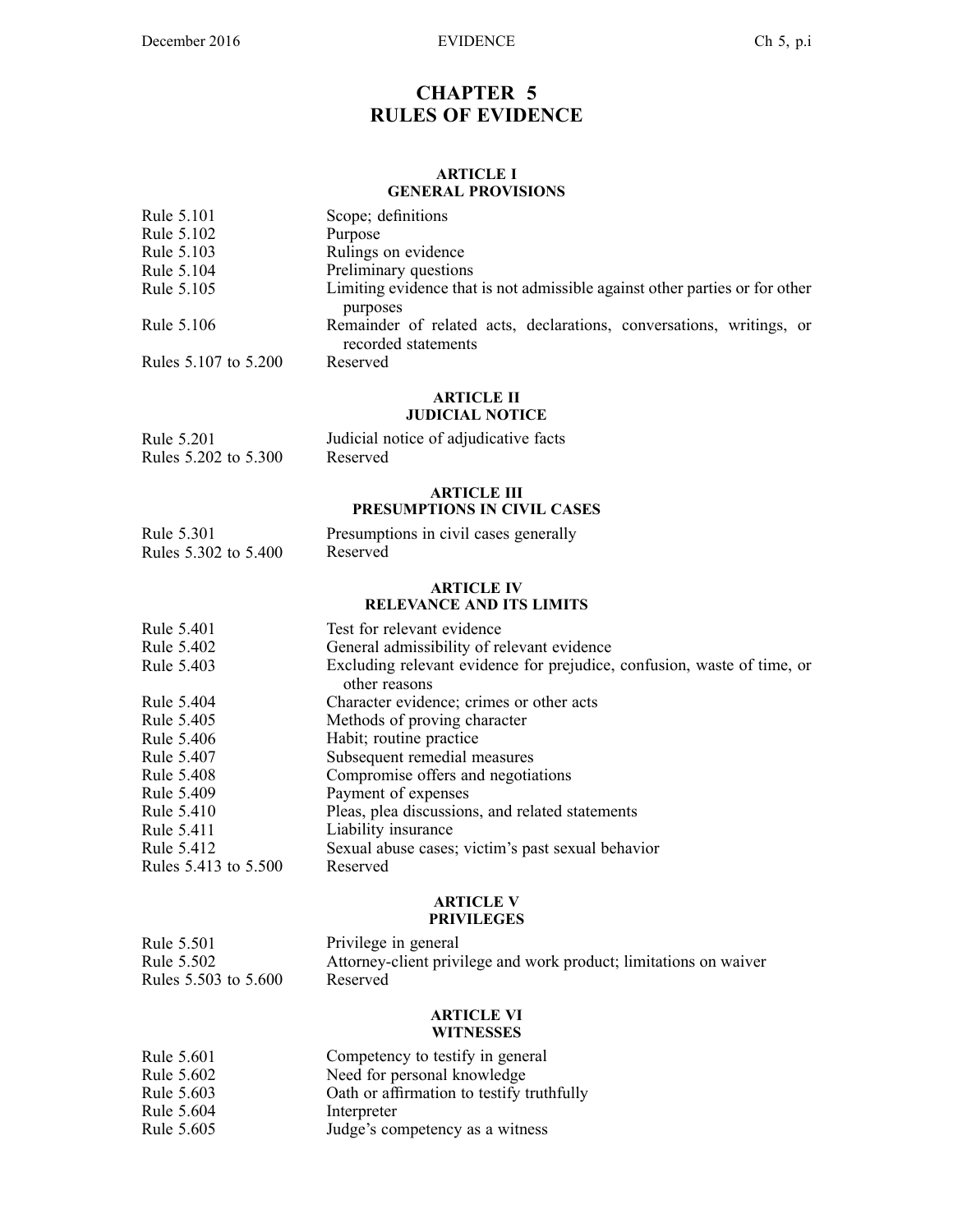| Rule 5.606           | Juror's competency as a witness                               |
|----------------------|---------------------------------------------------------------|
| Rule 5.607           | Who may impeach a witness                                     |
| Rule 5.608           | Witness's character for truthfulness or untruthfulness        |
| Rule 5.609           | Impeachment by evidence of a criminal conviction              |
| Rule 5.610           | Religious beliefs or opinions                                 |
| Rule 5.611           | Mode and order of examining witnesses and presenting evidence |
| Rule 5.612           | Writing used to refresh a witness's memory                    |
| Rule 5.613           | Witness's prior statement                                     |
| Rule 5.614           | Court's calling or examining a witness                        |
| Rule 5.615           | Excluding witnesses                                           |
| Rules 5.616 to 5.700 | Reserved                                                      |
|                      |                                                               |

# **ARTICLE VII**

# **OPINIONS AND EXPERT TESTIMONY**

| Rule 5.701           | Opinion testimony by lay witnesses                          |
|----------------------|-------------------------------------------------------------|
| Rule 5.702           | Testimony by expert witnesses                               |
| Rule 5.703           | Bases of an expert's opinion testimony                      |
| Rule 5.704           | Opinion on an ultimate issue                                |
| Rule 5.705           | Disclosing the facts or data underlying an expert's opinion |
| Rule 5.706           | Court-appointed expert witnesses                            |
| Rules 5.707 to 5.800 | Reserved                                                    |

#### **ARTICLE VIII HEARSAY**

| Rule 5.801<br>Rule 5.802 | Definitions that apply to this Article; exclusions from hearsay<br>The rule against hearsay             |
|--------------------------|---------------------------------------------------------------------------------------------------------|
| Rule 5.803               | Exceptions to the rule against hearsay—regardless of whether the<br>declarant is available as a witness |
| Rule 5.804               | Exceptions to the rule against hearsay—when the declarant is unavailable<br>as a witness                |
| Rule 5.805               | Hearsay within hearsay                                                                                  |
| Rule 5.806               | Attacking and supporting the declarant's credibility                                                    |
| Rule 5.807               | Residual exception                                                                                      |
| Rules 5.808 to 5.900     | Reserved                                                                                                |

### **ARTICLE IX**

## **AUTHENTICATION AND IDENTIFICATION**

| Rule 5.901            | Authenticating or identifying evidence |
|-----------------------|----------------------------------------|
| Rule 5.902            | Evidence that is self-authenticating   |
| Rule 5.903            | Subscribing witness's testimony        |
| Rules 5.904 to 5.1000 | Reserved                               |

### **ARTICLE X**

### **CONTENTS OF WRITINGS, RECORDINGS, AND PHOTOGRAPHS**

| Rule 5.1001            | Definitions that apply to this article             |
|------------------------|----------------------------------------------------|
| Rule 5.1002            | Requirement of the original                        |
| Rule 5.1003            | Admissibility of duplicates                        |
| Rule 5.1004            | Admissibility of other evidence of content         |
| Rule 5.1005            | Copies of public records to prove content          |
| Rule 5.1006            | Summaries to prove content                         |
| Rule 5.1007            | Testimony or statement of a party to prove content |
| <b>Rule 5.1008</b>     | Functions of the court and jury                    |
| Rules 5.1009 to 5.1100 | Reserved                                           |
|                        |                                                    |

#### **ARTICLE XI MISCELLANEOUS RULES**

| Rule 5.1101 | Applicability of the rules |
|-------------|----------------------------|
|             |                            |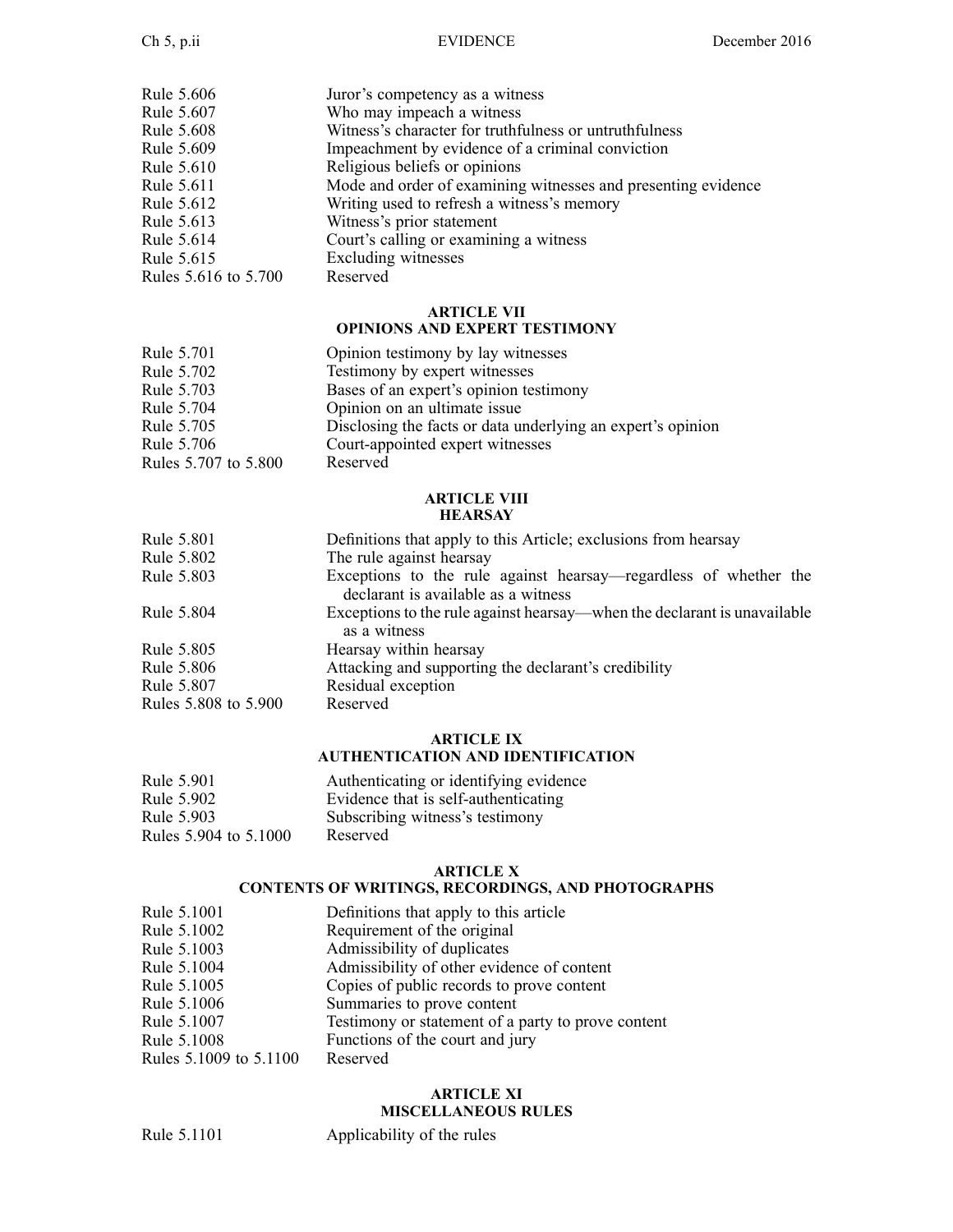Rule 5.1102 Reserved Rule 5.1103

Title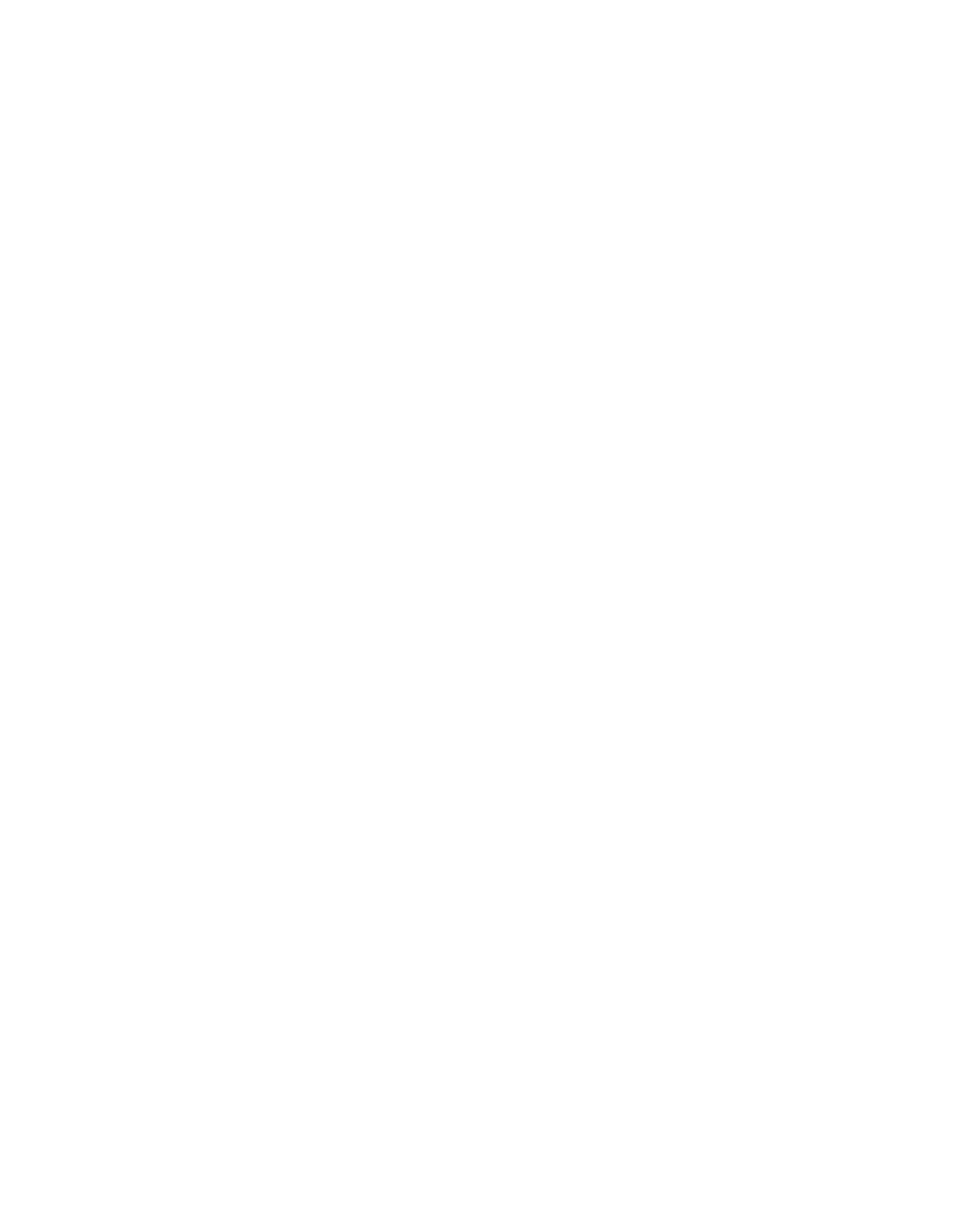# **CHAPTER 5 RULES OF EVIDENCE**

### **ARTICLE I**

### GENERAL PROVISIONS

### **Rule 5.101 Scope; definitions.**

*a. Scope.* These rules apply to proceedings in the courts of this state to the extent and with the exceptions stated in rule 5.1101.

*b. Definitions.* In these rules:

(1) "Civil case" means <sup>a</sup> civil action or proceeding.

(2) "Criminal case" includes <sup>a</sup> criminal proceeding.

(3) "Public office" includes <sup>a</sup> public agency.

(4) "Record" includes <sup>a</sup> memorandum, report, or data compilation.

(5) "Other Iowa Supreme Court rule" means <sup>a</sup> rule the Iowa Supreme Court has adopted.

(6) A reference to any kind of written material or any other medium includes electronically stored information.

(7) "Victim" includes an alleged victim.

[Report 1983; November 9, 2001, effective February 15, 2002; September 28, 2016, effective January 1, 2017]

**Rule 5.102 Purpose.** These rules should be construed so as to administer every proceeding fairly, eliminate unjustifiable expense and delay, and promote the development of evidence law, to the end of ascertaining the truth and securing <sup>a</sup> just determination.

[Report 1983; November 9, 2001, effective February 15, 2002; September 28, 2016, effective January 1, 2017]

### **Rule 5.103 Rulings on evidence.**

*a. Preserving <sup>a</sup> claim of error.* A party may claim error in <sup>a</sup> ruling to admit or exclude evidence only if the error affects <sup>a</sup> substantial right of the party and:

(1) If the ruling admits evidence, <sup>a</sup> party, on the record:

(A) Timely objects or moves to strike; and

(B) States the specific ground, unless it was apparen<sup>t</sup> from the context; or

(2) If the ruling excludes evidence, <sup>a</sup> party informs the court of its substance by an offer of proof, unless the substance was apparen<sup>t</sup> from the context.

*b. Not needing to renew an objection or offer of proof.* Once the court rules definitively on the record—either before or at trial—a party need not renew an objection or offer of proof to preserve <sup>a</sup> claim of error for appeal.

*c. Court's statement about the ruling; directing an offer of proof.* The court may make any statement about the character or form of the evidence, the objection made, and the ruling. The court may direct that an offer of proof be made in question-and-answer form.

*d. Preventing the jury from hearing inadmissible evidence.* To the extent practicable, the court must conduct <sup>a</sup> jury trial so that inadmissible evidence is not suggested to the jury by any means. [Report 1983; November 9, 2001, effective February 15, 2002; September 28, 2016, effective January 1,

2017]

### **Rule 5.104 Preliminary questions.**

*a. In general.* Subject to rule 5.104(*b*), the court must decide any preliminary question about whether <sup>a</sup> witness is qualified, <sup>a</sup> privilege exists, or evidence is admissible. In so deciding, the court is not bound by evidence rules, excep<sup>t</sup> those on privilege.

*b. Relevance that depends on <sup>a</sup> fact.* When the relevance of evidence depends on whether <sup>a</sup> fact exists, proof must be introduced sufficient to suppor<sup>t</sup> <sup>a</sup> finding that the fact does exist. The court may admit the proposed evidence on the condition that the proof be introduced later.

*c. Conducting <sup>a</sup> hearing so that the jury cannot hear it.* The court must conduct any hearing on <sup>a</sup> preliminary question so that the jury cannot hear it if:

- (1) The hearing involves the admissibility of <sup>a</sup> confession;
- (2) A defendant in <sup>a</sup> criminal case is <sup>a</sup> witness and so requests; or
- (3) Justice so requires.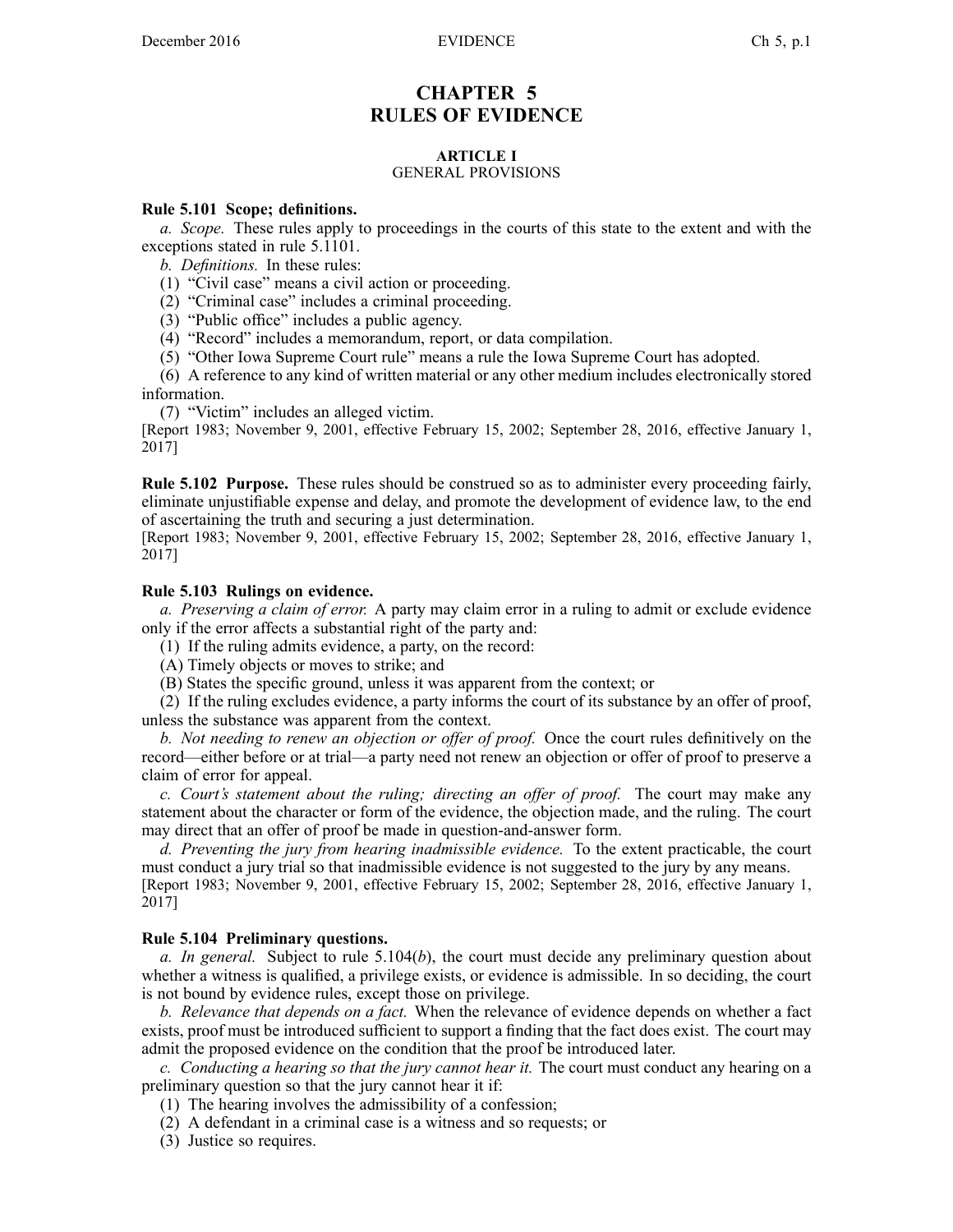*d. Cross-examining <sup>a</sup> defendant in <sup>a</sup> criminal case.* By testifying on <sup>a</sup> preliminary question, <sup>a</sup> defendant in <sup>a</sup> criminal case does not become subject to cross-examination on other issues in the case. Testimony given by <sup>a</sup> defendant in <sup>a</sup> criminal case upon <sup>a</sup> preliminary question is not admissible against the defendant on the issue of guilt but may be used for impeachment if inconsistent with defendant's testimony at trial.

*e. Evidence relevant to weight and credibility.* This rule does not limit <sup>a</sup> party's right to introduce before the jury evidence that is relevant to the weight or credibility of other evidence.

[Report 1983; November 9, 2001, effective February 15, 2002; September 28, 2016, effective January 1, 2017]

**Rule 5.105 Limiting evidence that is not admissible against other parties or for other purposes.** If the court admits evidence that is admissible against <sup>a</sup> party or for <sup>a</sup> purpose—but not against another party or for another purpose—the court, on timely request, must restrict the evidence to its proper scope and instruct the jury accordingly.

[Report 1983; November 9, 2001, effective February 15, 2002; September 28, 2016, effective January 1, 2017]

### **Rule 5.106 Remainder of related acts, declarations, conversations, writings, or recorded statements.**

*a.* If <sup>a</sup> party introduces all or par<sup>t</sup> of an act, declaration, conversation, writing, or recorded statement, an adverse party may require the introduction, at that time, of any other par<sup>t</sup> or any other act, declaration, conversation, writing, or recorded statement that in fairness ought to be considered at the same time.

*b.* Upon an adverse party's request, the court may require the offering party to introduce at the same time with all or par<sup>t</sup> of the act, declaration, conversation, writing, or recorded statement, any other par<sup>t</sup> or any other act, declaration, conversation, writing, or recorded statement that is admissible under rule 5.106(*a*). Rule 5.106(*b*), however, does not limit the right of any party to develop further on cross-examination or in the party's case in chief matters admissible under rule 5.106(*a*).

[Report 1983; November 9, 2001, effective February 15, 2002; September 28, 2016, effective January 1, 2017]

**Rules 5.107** to **5.200** Reserved.

#### **ARTICLE II** JUDICIAL NOTICE

### **Rule 5.201 Judicial notice of adjudicative facts.**

*a. Scope.* This rule governs judicial notice of an adjudicative fact only, not <sup>a</sup> legislative fact.

*b. Kinds of facts that may be judicially noticed.* The court may judicially notice <sup>a</sup> fact that is not subject to reasonable dispute because it:

(1) Is generally known within the trial court's territorial jurisdiction; or

(2) Can be accurately and readily determined from sources whose accuracy cannot reasonably be questioned.

*c. Taking notice.* The court:

(1) May take judicial notice on its own; or

(2) Must take judicial notice if <sup>a</sup> party requests it and the court is supplied with the necessary information.

*d. Timing.* The court may take judicial notice at any stage of the proceeding.

*e. Opportunity to be heard.* On timely request, <sup>a</sup> party is entitled to be heard on the propriety of taking judicial notice and the nature of the fact to be noticed. If the court takes judicial notice before notifying <sup>a</sup> party, the party, on request, is still entitled to be heard.

*f. Instructing the jury.* In <sup>a</sup> civil case, the court must instruct the jury to accep<sup>t</sup> the noticed fact as conclusive. In <sup>a</sup> criminal case, the court must instruct the jury that it may or may not accep<sup>t</sup> the noticed fact as conclusive.

[Report 1983; November 9, 2001, effective February 15, 2002; September 28, 2016, effective January 1, 2017]

**Rules 5.202** to **5.300** Reserved.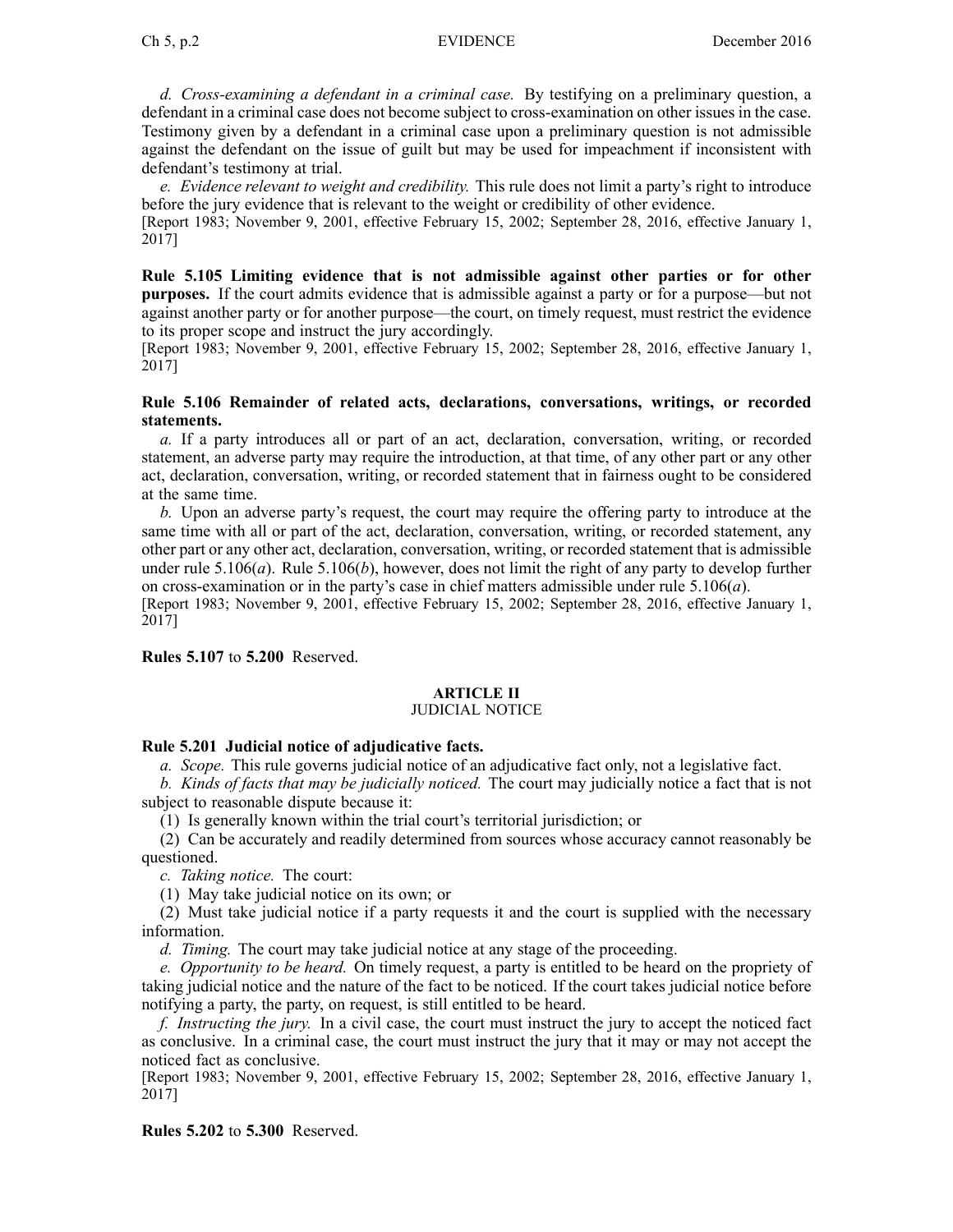# **ARTICLE III**

### PRESUMPTIONS IN CIVIL CASES

**Rule 5.301 Presumptions in civil cases generally.** These rules do not modify or supersede existing law relating to presumptions in civil cases.

[Report 1983; November 9, 2001, effective February 15, 2002; September 28, 2016, effective January 1, 2017]

**Rules 5.302** to **5.400** Reserved.

### **ARTICLE IV**

## RELEVANCE AND ITS LIMITS

### **Rule 5.401 Test for relevant evidence.** Evidence is relevant if:

*a.* It has any tendency to make <sup>a</sup> fact more or less probable than it would be without the evidence; and

*b.* The fact is of consequence in determining the action.

[Report 1983; November 9, 2001, effective February 15, 2002; September 28, 2016, effective January 1, 2017]

**Rule 5.402 General admissibility of relevant evidence.** Relevant evidence is admissible, unless any of the following provide otherwise: the United States Constitution or Iowa Constitution, statute, these rules, or other Iowa Supreme Court rule. Irrelevant evidence is not admissible.

[Report 1983; November 9, 2001, effective February 15, 2002; September 28, 2016, effective January 1, 2017]

**Rule 5.403 Excluding relevant evidence for prejudice, confusion, waste of time, or other reasons.** The court may exclude relevant evidence if its probative value is substantially outweighed by <sup>a</sup> danger of one or more of the following: unfair prejudice, confusing the issues, misleading the jury, undue delay, wasting time, or needlessly presenting cumulative evidence.

[Report 1983; November 9, 2001, effective February 15, 2002; September 28, 2016, effective January 1, 2017]

### **Rule 5.404 Character evidence; crimes or other acts.**

*a. Character evidence.*

(1) *Prohibited acts.* Evidence of <sup>a</sup> person's character or character trait is not admissible to prove that on <sup>a</sup> particular occasion the person acted in accordance with the character or trait.

(2) *Exceptions for <sup>a</sup> defendant or victim.*

(A) *In criminal cases.*

(i) A defendant may offer evidence of the defendant's pertinent trait, and if the evidence is admitted, the prosecutor may offer evidence to rebut it.

(ii) Subject to the limitations in rule 5.412, <sup>a</sup> defendant may offer evidence of the victim's pertinent trait, and if the evidence is admitted, the prosecutor may offer evidence to rebut it.

(iii) When the victim is unavailable to testify due to death or physical or mental incapacity, the prosecutor may offer evidence of the victim's trait of peacefulness to rebut evidence that the victim was the first aggressor.

(B) *In civil cases.*

(i) Evidence of an alleged victim's character for violence may be offered on the issue ofself-defense by <sup>a</sup> party accused of assaultive conduct against the victim.

(ii) If evidence of <sup>a</sup> victim's character for violence is admitted, any party may offer evidence of the victim's peaceful character to rebut it.

(3) *Exceptionsfor <sup>a</sup> witness.* Evidence of <sup>a</sup> witness's character may be admitted under rules 5.607, 5.608, and 5.609.

*b. Crimes, wrongs, or other acts.*

(1) *Prohibited use.* Evidence of <sup>a</sup> crime, wrong, or other act is not admissible to prove <sup>a</sup> person's character in order to show that on <sup>a</sup> particular occasion the person acted in accordance with the character.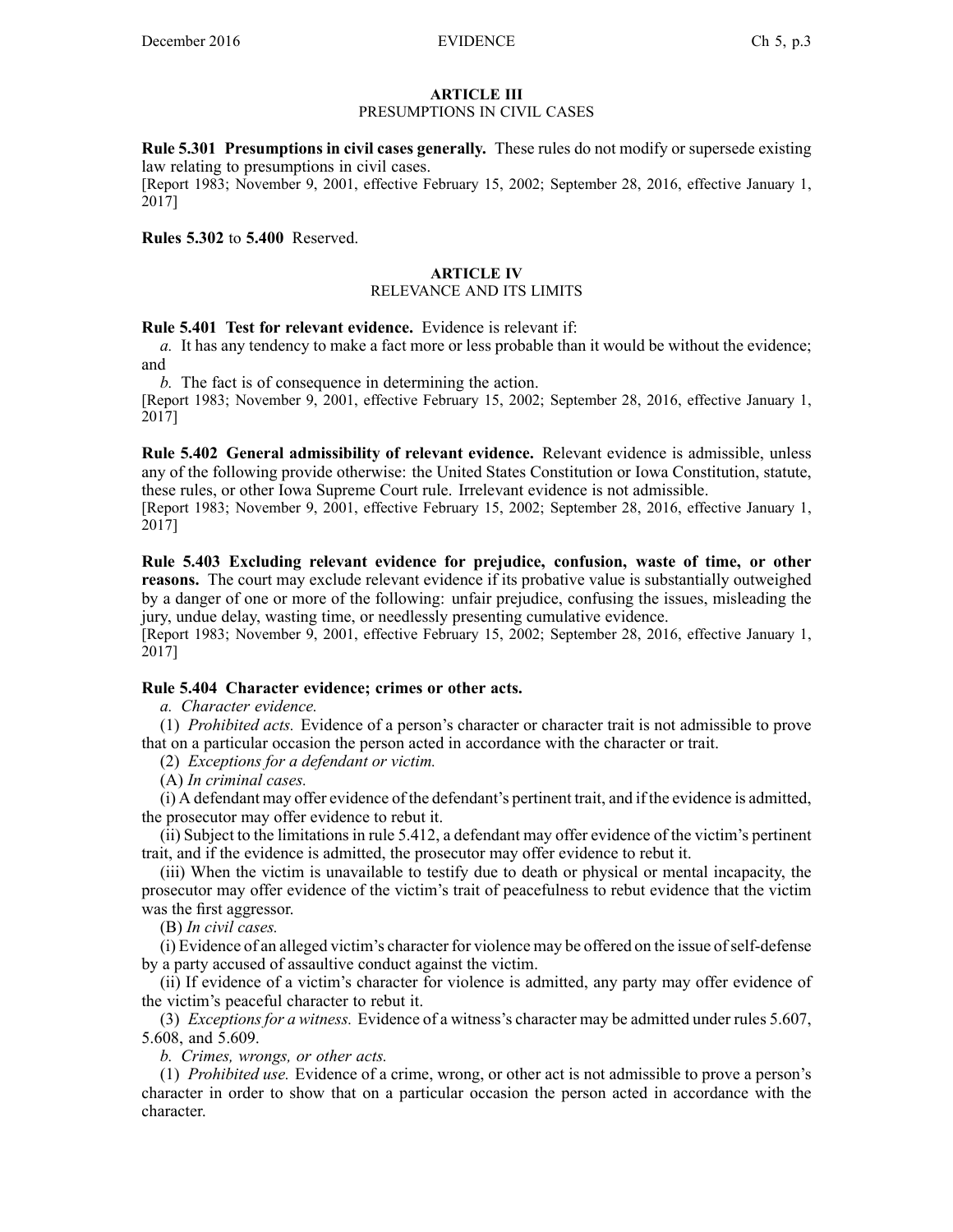(2) *Permitted uses.* This evidence may be admissible for another purpose such as proving motive, opportunity, intent, preparation, plan, knowledge, identity, absence of mistake, or lack of accident. [Report 1983; November 9, 2001, effective February 15, 2002; September 28, 2016, effective January 1, 2017]

### **Rule 5.405 Methods of proving character.**

*a. By reputation or opinion.* When evidence of <sup>a</sup> person's character or character trait is admissible, it may be proved by testimony about the person's reputation or by testimony in the form of an opinion. On cross-examination of the character witness, the court may allow an inquiry into relevant specific instances of the person's conduct.

*b. By specific instances of conduct.* When <sup>a</sup> person's character or character trait is an essential element of <sup>a</sup> charge, claim, or defense, the character or trait may also be proved by relevant specific instances of the person's conduct.

[Report 1983; November 9, 2001, effective February 15, 2002; September 28, 2016, effective January 1, 2017]

**Rule 5.406 Habit; routine practice.** Evidence of <sup>a</sup> person's habit or an organization's routine practice may be admitted to prove that on <sup>a</sup> particular occasion the person or organization acted in accordance with the habit or routine practice. The court may admit this evidence regardless of whether it is corroborated or whether there was an eyewitness.

[Report 1983; November 9, 2001, effective February 15, 2002; September 28, 2016, effective January 1, 2017]

**Rule 5.407 Subsequent remedial measures.** When measures are taken that would have made an earlier injury or harm less likely to occur, evidence of the subsequent measures is not admissible to prove negligence or culpable conduct. But the court may admit this evidence when offered on <sup>a</sup> manufacturing defect claim based on strict liability in tort, breach of warranty, or when offered for another purpose, such as impeachment or—if disputed—proving ownership, control, or feasibility of precautionary measures.

[Report 1983; November 9, 2001, effective February 15, 2002; September 28, 2016, effective January 1, 2017]

### **Rule 5.408 Compromise offers and negotiations.**

*a. Prohibited uses.* Evidence of the following is not admissible—on behalf of any party—to prove the validity or amount of <sup>a</sup> disputed claim:

(1) Furnishing, promising, or offering—or accepting, promising to accept, or offering to accept—a valuable consideration in compromising or attempting to compromise the claim that was disputed on either validity or amount.

(2) Conduct or <sup>a</sup> statement made during compromise negotiations about the claim.

*b. Exceptions.* The court may admit this evidence for another purpose, such as proving <sup>a</sup> witness's bias or prejudice, negating <sup>a</sup> contention of undue delay, or proving an effort to obstruct <sup>a</sup> criminal investigation or prosecution.

[Report 1983; November 9, 2001, effective February 15, 2002; September 28, 2016, effective January 1, 2017]

**Rule 5.409 Payment of expenses.** Evidence of furnishing, promising to pay, or offering to pay expenses resulting from an injury is not admissible to prove liability for the injury.

[Report 1983; November 9, 2001, effective February 15, 2002; September 28, 2016, effective January 1, 2017]

### **Rule 5.410 Pleas, plea discussions, and related statements.**

*a. Prohibited uses.* In <sup>a</sup> civil or criminal case, evidence of the following is not admissible against the defendant who made the plea or participated in the plea discussions:

- (1) A guilty plea that was later withdrawn.
- (2) A nolo contendere plea.

(3) A statement made during <sup>a</sup> proceeding on either of those pleas under Fed. R. Crim. P. 11, Iowa R. Crim. P. 2.10, or <sup>a</sup> comparable state procedure.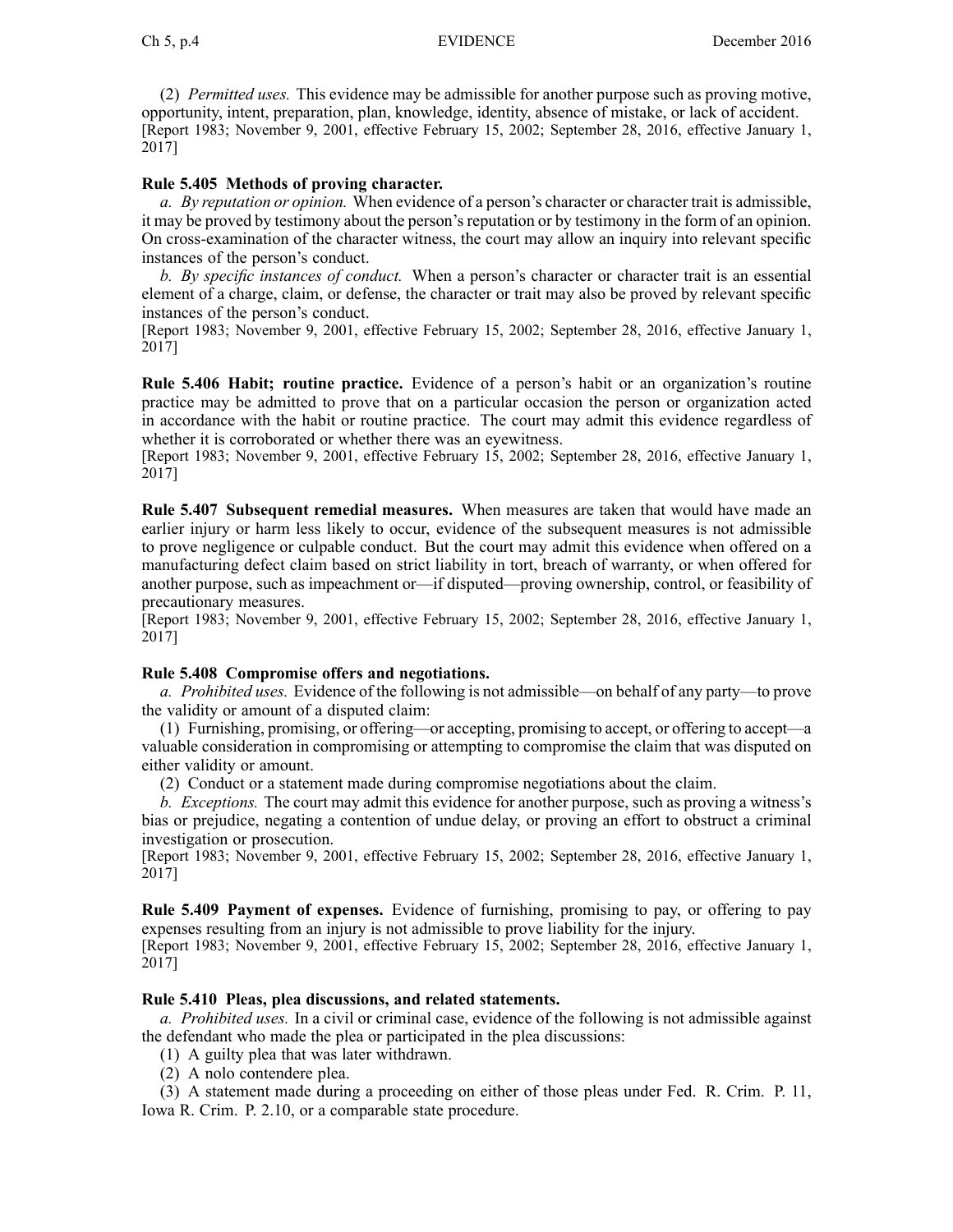(4) A statement made during plea discussions with an attorney for the prosecuting authority if the discussions do not result in <sup>a</sup> guilty plea or they resulted in <sup>a</sup> later-withdrawn guilty plea.

*b. Exceptions.* The court may admit a statement described in rule 5.410( $a$ )(3) or (4):

(1) In any proceeding in which another statement made during the same plea or plea discussions has been introduced, if in fairness the statements ought to be considered together.

(2) In <sup>a</sup> criminal proceeding for perjury or false statement, if the defendant made the statement under oath, on the record, and with counsel present.

[Report 1983; July 31, 1987, effective October 1, 1987; November 9, 2001, effective February 15, 2002; September 28, 2016, effective January 1, 2017]

**Rule 5.411 Liability insurance.** Evidence that <sup>a</sup> person was or was not insured against liability is not admissible to prove whether the person acted negligently or otherwise wrongfully. But the court may admit this evidence for another purpose, such as proving <sup>a</sup> witness's bias or prejudice or proving agency, ownership, or control.

[Report 1983; November 9, 2001, effective February 15, 2002; September 28, 2016, effective January 1, 2017]

### **Rule 5.412 Sexual abuse cases; victim's past sexual behavior.**

*a. Prohibited uses.* The following evidence is not admissible in <sup>a</sup> criminal proceeding involving alleged sexual abuse:

(1) Reputation or opinion evidence offered to prove that <sup>a</sup> victim engaged in othersexual behavior.

(2) Evidence of <sup>a</sup> victim's other sexual behavior other than reputation or opinion evidence.

*b. Exceptions.*

(1) *Criminal cases.* The court may admit the following evidence in <sup>a</sup> criminal case:

(A) Evidence of specific instances of <sup>a</sup> victim's sexual behavior, if offered to prove that someone other than the defendant was the source of semen, injury, or other physical evidence.

(B) Evidence of specific instances of <sup>a</sup> victim's sexual behavior with respec<sup>t</sup> to the person accused of sexual abuse, if the defendant offers it to prove consent.

(C) Evidence whose exclusion would violate the defendant's constitutional rights.

(2) *Civil cases.* Rule 5.412(*b*) does not apply in civil cases.

*c. Procedure to determine admissibility.*

(1) *Motion.* If the defendant in <sup>a</sup> criminal sexual abuse case intends to offer evidence under rule 5.412(*b*), the defendant must:

(A) File <sup>a</sup> motion to offer the evidence at least 14 days before trial unless the court determines that the evidence is newly discovered and could not have been obtained earlier through the exercise of due diligence, or that the evidence relates to an issue that has newly arisen in the case, and the court sets <sup>a</sup> different time.

(B) Serve the motion on all parties and on the victim, or when appropriate, the victim's guardian or representative.

(C) File with the motion an offer of proof that specifically describes the evidence and states the purpose for which the evidence is to be offered.

(2) *Hearing.* If the court determines that the offer of proof contains evidence described in rule 5.412(*b*), the court must conduct <sup>a</sup> hearing in camera to determine if such evidence is admissible.

(A) At the hearing the parties may call witnesses, including the victim, and offer relevant evidence.

(B) Notwithstanding rule 5.104(*b*), if the relevance of the evidence depends on the fulfillment of <sup>a</sup> condition of fact, the court, during <sup>a</sup> hearing in camera, must accep<sup>t</sup> evidence on whether the condition of fact is fulfilled.

(C) If the court determines that the evidence is relevant and that the probative value outweighs the danger of unfair prejudice, the evidence will be admissible at trial to the extent the court specifies, including the evidence on which the victim may be examined or cross-examined.

[Report 1983; November 9, 2001, effective February 15, 2002; September 28, 2016, effective January 1, 2017]

### **Rules 5.413** to **5.500** Reserved.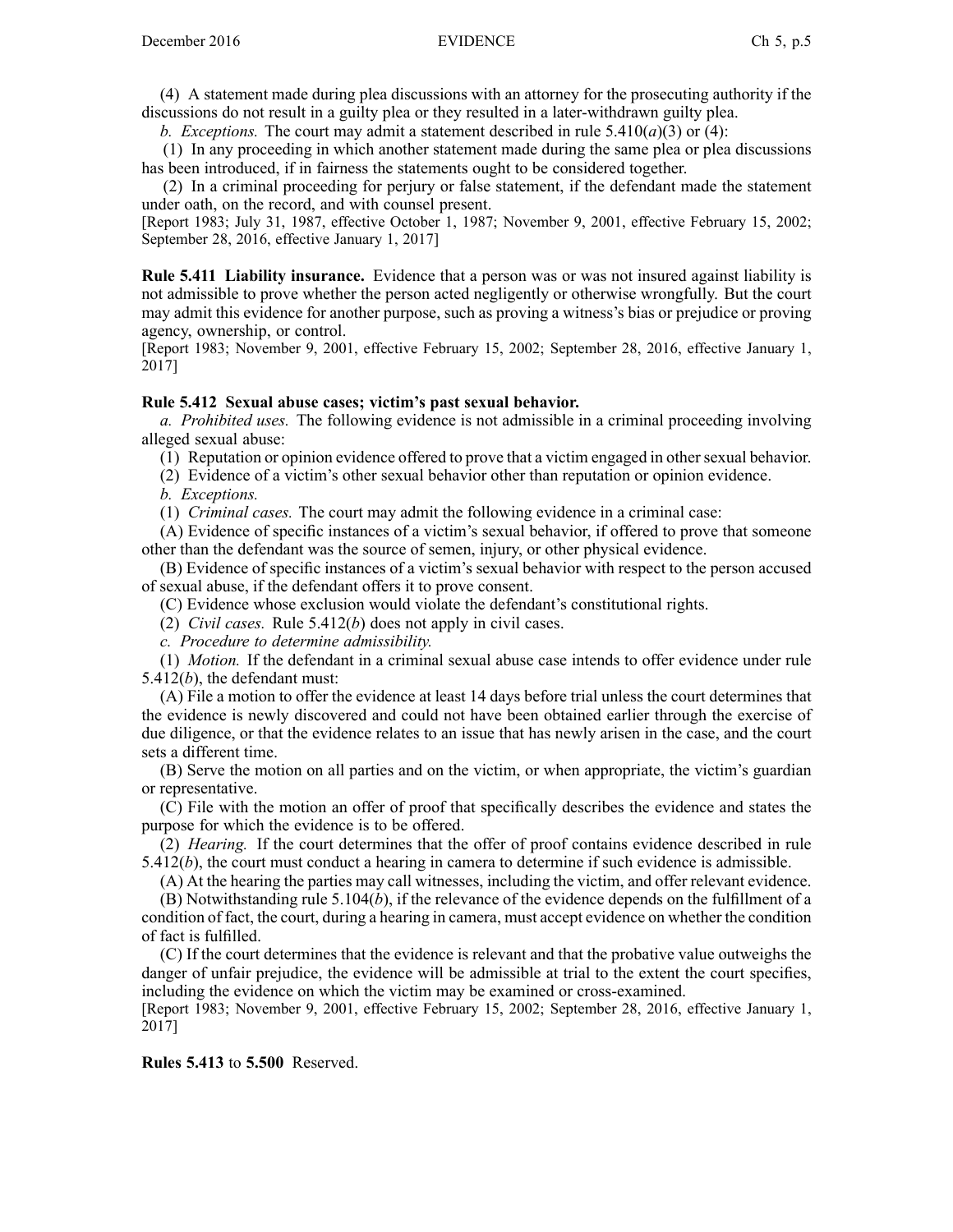#### **ARTICLE V** PRIVILEGES

**Rule 5.501 Privilege in general.** Nothing in these rules modifies or supersedes existing law governing <sup>a</sup> claim of privilege.

[Report 1983; November 9, 2001, effective February 15, 2002; September 28, 2016, effective January 1, 2017]

**Rule 5.502 Attorney-client privilege and work product; limitations on waiver.** The following provisions apply, in the circumstances set out, to disclosure of <sup>a</sup> communication or information covered by the attorney-client privilege or work-product protection.

*a. Disclosure made in <sup>a</sup> court or agency proceeding; scope of <sup>a</sup> waiver.* When the disclosure is made in <sup>a</sup> court or agency proceeding and waives the attorney-client privilege or work-product protection, the waiver extends to an undisclosed communication or information only if:

(1) The waiver is intentional;

(2) The disclosed and undisclosed communications or information concern the same subject matter; and

(3) They ought in fairness to be considered together.

*b. Inadvertent disclosure.* When made in <sup>a</sup> court or agency proceeding, the disclosure does not operate as <sup>a</sup> waiver if:

(1) The disclosure is inadvertent;

(2) The holder of the privilege or protection took reasonable steps to preven<sup>t</sup> disclosure; and

(3) The holder promptly took reasonable steps to rectify the error, including (if applicable) following Iowa Rule of Civil Procedure 1.503(5)(*b*).

*c. Disclosure made in <sup>a</sup> federal orstate proceeding.* When <sup>a</sup> disclosure is made in <sup>a</sup> federal orstate proceeding and is not the subject of <sup>a</sup> federal or state court order concerning waiver, the disclosure does not operate as <sup>a</sup> waiver in an Iowa proceeding if the disclosure:

(1) Would not be <sup>a</sup> waiver under this rule if it had been made in an Iowa proceeding; or

(2) Is not <sup>a</sup> waiver under the law of the jurisdiction where the disclosure occurred.

*d. Controlling effect of <sup>a</sup> court order.* A court may order that the privilege or protection is not waived by disclosure connected with the litigation pending before the court—in which event the disclosure is also not <sup>a</sup> waiver in any other proceeding.

*e. Controlling effect of <sup>a</sup> party agreement.* An agreemen<sup>t</sup> on the effect of disclosure in <sup>a</sup> state proceeding is binding only on the parties to the agreement, unless it is incorporated into <sup>a</sup> court order.

*f. Controlling effect of this rule.* Notwithstanding rules 5.101 and 5.1101, this rule applies to all proceedings in the circumstances set out in the rule.

*g. Definitions.* In this rule:

 $(1)$  "Attorney-client privilege" means the protection that applicable law provides for confidential attorney-client communications.

(2) "Work-product protection" means the protection that applicable law provides for tangible material (or its intangible equivalent) prepared in anticipation of litigation or for trial. [Report April 2, 2009; effective June 1, 2009; September 28, 2016, effective January 1, 2017]

**Rules 5.503** to **5.600** Reserved.

### **ARTICLE VI**

### WITNESSES

**Rule 5.601 Competency to testify in general.** Every person is competent to be <sup>a</sup> witness unless <sup>a</sup> statute or rule provides otherwise.

[Report 1983; 1985 Iowa Acts, ch 174, §16; 1990 Iowa Acts, ch 1015; November 9, 2001, effective February 15, 2002; September 28, 2016, effective January 1, 2017]

**Rule 5.602 Need for personal knowledge.** A witness may testify to <sup>a</sup> matter only if evidence is introduced sufficient to suppor<sup>t</sup> <sup>a</sup> finding that the witness has personal knowledge of the matter.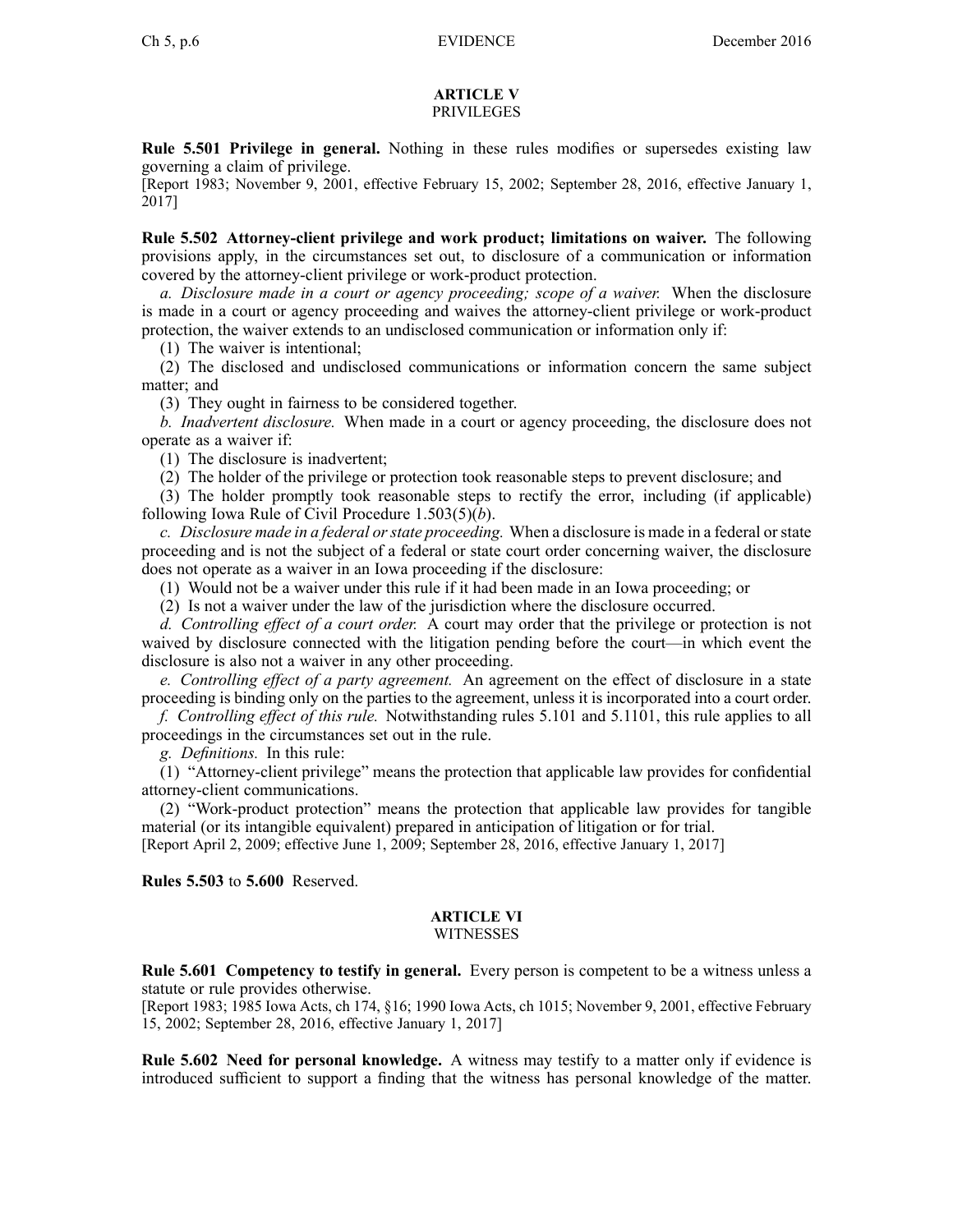Evidence to prove personal knowledge may consist of the witness's own testimony. This rule does not apply to <sup>a</sup> witness's exper<sup>t</sup> testimony under rule 5.703.

[Report 1983; November 9, 2001, effective February 15, 2002; September 28, 2016, effective January 1, 2017]

**Rule 5.603 Oath or affirmation to testify truthfully.** Before testifying, <sup>a</sup> witness must give an oath or affirmation to testify truthfully. It must be in <sup>a</sup> form designed to impress that duty on the witness's conscience.

[Report 1983; November 9, 2001, effective February 15, 2002; September 28, 2016, effective January 1, 2017]

**Rule 5.604 Interpreter.** An interpreter must be qualified under Iowa Court Rules chapter 47 and must give an oath or affirmation to interpret accurately during the proceeding to the best of the interpreter's ability.

[Report 1983; November 9, 2001, effective February 15, 2002; September 28, 2016, effective January 1, 2017]

**Rule 5.605 Judge's competency as <sup>a</sup> witness.** The presiding judge may not testify as <sup>a</sup> witness at the trial. A party need not object to preserve the issue.

[Report 1983; November 9, 2001, effective February 15, 2002; September 28, 2016, effective January 1, 2017]

### **Rule 5.606 Juror's competency as <sup>a</sup> witness.**

*a. At the trial.* A juror may not testify as <sup>a</sup> witness before the other jurors at the trial. If <sup>a</sup> juror is called to testify, the court must give <sup>a</sup> party an opportunity to object outside the jury's presence.

*b. During an inquiry into the validity of <sup>a</sup> verdict or indictment.*

(1) *Prohibited testimony or other evidence.* During an inquiry into the validity of <sup>a</sup> verdict or indictment, <sup>a</sup> juror may not testify about any statement made or incident that occurred during the jury's deliberations; the effect of anything upon that juror's or another juror's vote; or any juror's mental processes concerning the verdict or indictment. The court may not receive <sup>a</sup> juror's affidavit or evidence of <sup>a</sup> juror's statement on these matters.

(2) *Exceptions.* A juror may testify about whether:

(A) Extraneous prejudicial information was improperly brought to the jury's attention.

(B) An outside influence was improperly brought to bear on any juror.

(C) A mistake was made in entering the verdict on the verdict form.

[Report 1983; November 9, 2001, effective February 15, 2002; September 28, 2016, effective January 1, 2017]

**Rule 5.607 Who may impeach <sup>a</sup> witness.** Any party, including the party that called the witness, may attack the witness's credibility.

[Report 1983; November 9, 2001, effective February 15, 2002; September 28, 2016, effective January 1, 2017]

#### **Rule 5.608 Witness's character for truthfulness or untruthfulness.**

*a. Reputation or opinion evidence.* A witness's credibility may be attacked or supported by testimony about the witness's reputation for having <sup>a</sup> character for truthfulness or untruthfulness, or by testimony in the form of an opinion about that character. But evidence of truthful character is admissible only after the witness's character for truthfulness has been attacked.

*b. Specific instances of conduct.* Except for <sup>a</sup> criminal conviction under rule 5.609, extrinsic evidence is not admissible to prove specific instances of <sup>a</sup> witness's conduct in order to attack or suppor<sup>t</sup> the witness's character for truthfulness. But the court may, on cross-examination, allow them to be inquired into if they are probative of the character for truthfulness or untruthfulness of:

(1) The witness; or

(2) Another witness whose character the witness being cross-examined has testified about.

By testifying on another matter, <sup>a</sup> witness does not waive any privilege against self-incrimination for testimony that relates only to the witness's character for truthfulness.

[Report 1983; November 9, 2001, effective February 15, 2002; September 28, 2016, effective January 1, 2017]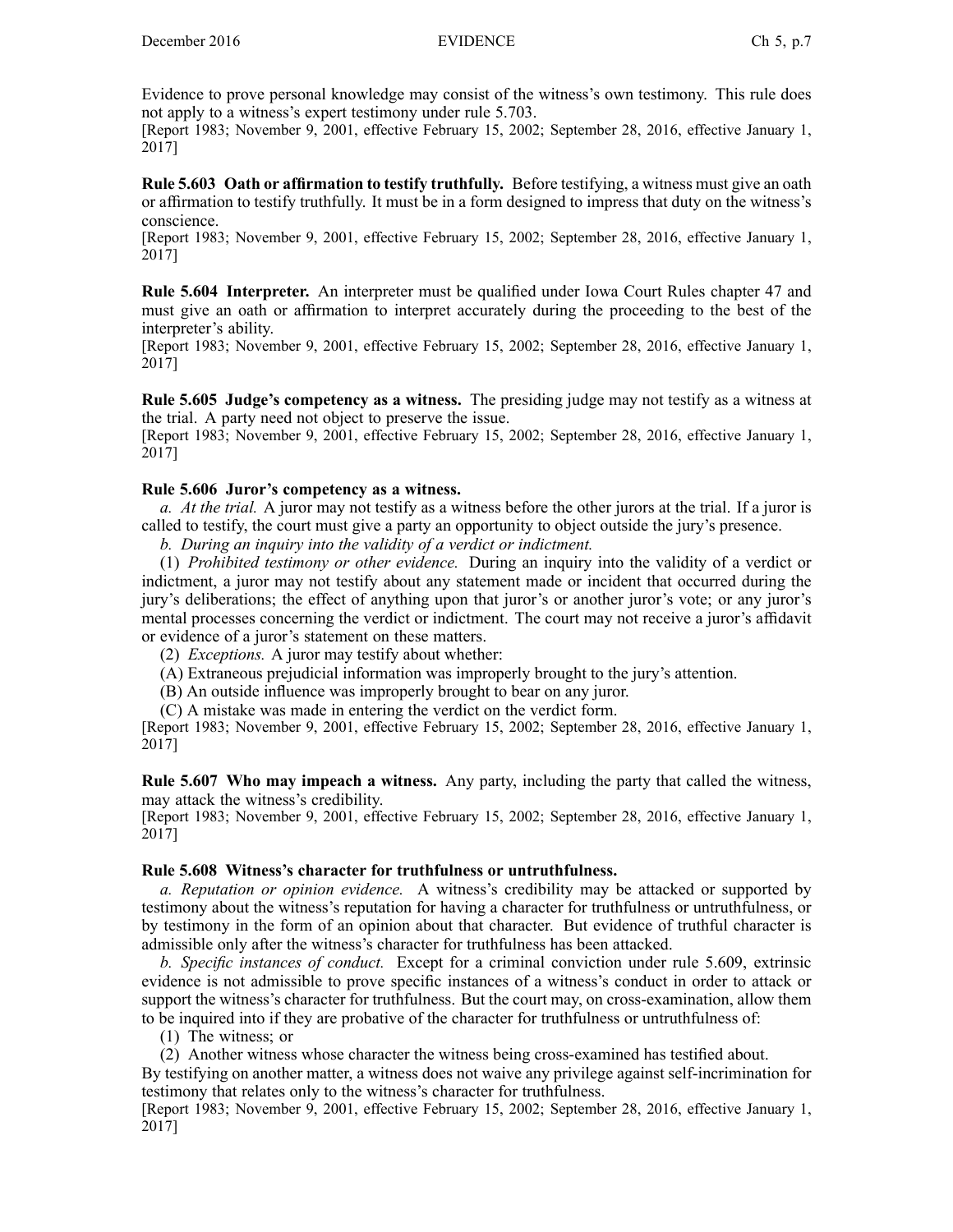### **Rule 5.609 Impeachment by evidence of <sup>a</sup> criminal conviction.**

*a. In general.* The following apply to attacking <sup>a</sup> witness's character for truthfulness by evidence of <sup>a</sup> criminal conviction:

(1) For <sup>a</sup> crime that in the convicting jurisdiction was punishable by death or by imprisonment for more than one year, the evidence:

(A) Must be admitted, subject to rule 5.403, in <sup>a</sup> civil case or in <sup>a</sup> criminal case in which the witness is not <sup>a</sup> defendant.

(B) Must be admitted in <sup>a</sup> criminal case in which the witness is <sup>a</sup> defendant, if the probative value of the evidence outweighs its prejudicial effect to that defendant.

(2) For any crime regardless of the punishment, the evidence must be admitted if the crime involved dishonesty or false statement.

*b. Limit on using the evidence after ten years.* This subdivision (*b*) applies if more than ten years have passed since the witness's conviction or release from confinement for it, whichever is later. Evidence of the conviction is admissible only if:

(1) Its probative value, supported by specific facts and circumstances, substantially outweighs its prejudicial effect; and

(2) The proponen<sup>t</sup> gives an adverse party reasonable written notice of the intent to use it so that the party has <sup>a</sup> fair opportunity to contest its use.

*c. Effect of pardon, annulment, or certificate of rehabilitation.* Evidence of <sup>a</sup> conviction is not admissible if:

(1) The conviction has been the subject of <sup>a</sup> pardon, annulment, certificate of rehabilitation, or other equivalent procedure based on <sup>a</sup> finding that the person has been rehabilitated, and the person has not been convicted of <sup>a</sup> later crime punishable by death or by imprisonment for more than one year; or

(2) The conviction has been the subject of <sup>a</sup> pardon, annulment, or other equivalent procedure based on <sup>a</sup> finding of innocence.

*d. Juvenile adjudications.* Evidence of <sup>a</sup> juvenile adjudication is admissible under this rule only if:

(1) It is offered in <sup>a</sup> criminal case;

(2) The adjudication was of <sup>a</sup> witness other than the defendant;

(3) An adult's conviction for that offense would be admissible to attack the adult's credibility; and

(4) Admitting the evidence is necessary to fairly determine guilt or innocence.

*e. Pendency of an appeal.* A conviction that satisfies this rule is admissible even if an appeal is pending. Evidence of the pendency of the appeal is also admissible.

[Report 1983; Court Order December 7, 1995, effective March 1, 1996; November 9, 2001, effective February 15, 2002; September 28, 2016, effective January 1, 2017]

**Rule 5.610 Religious beliefs or opinions.** Evidence of <sup>a</sup> witness's religious beliefs or opinions is not admissible to attack or suppor<sup>t</sup> the witness's credibility.

[Report 1983; November 9, 2001, effective February 15, 2002; September 28, 2016, effective January 1, 2017]

### **Rule 5.611 Mode and order of examining witnesses and presenting evidence.**

*a. Control by the court; purposes.* The court should exercise reasonable control over the mode and order of examining witnesses and presenting evidence so as to:

(1) Make those procedures effective for determining the truth.

(2) Avoid wasting time.

(3) Protect witnesses from harassment or undue embarrassment.

*b. Scope of cross-examination.* Cross-examination should not go beyond the subject matter of the direct examination and matters affecting the witness's credibility. The court may allow inquiry into additional matters as if on direct examination.

*c. Leading questions.* Leading questions should not be used on direct examination excep<sup>t</sup> as necessary to develop the witness's testimony. Ordinarily the court should allow leading questions:

(1) On cross-examination; and

(2) When <sup>a</sup> party calls <sup>a</sup> hostile witness, an adverse party, or <sup>a</sup> witness identified with an adverse party.

[Report 1983; amended February 21, 1985, effective July 1, 1985; November 9, 2001, effective February 15, 2002; September 28, 2016, effective January 1, 2017]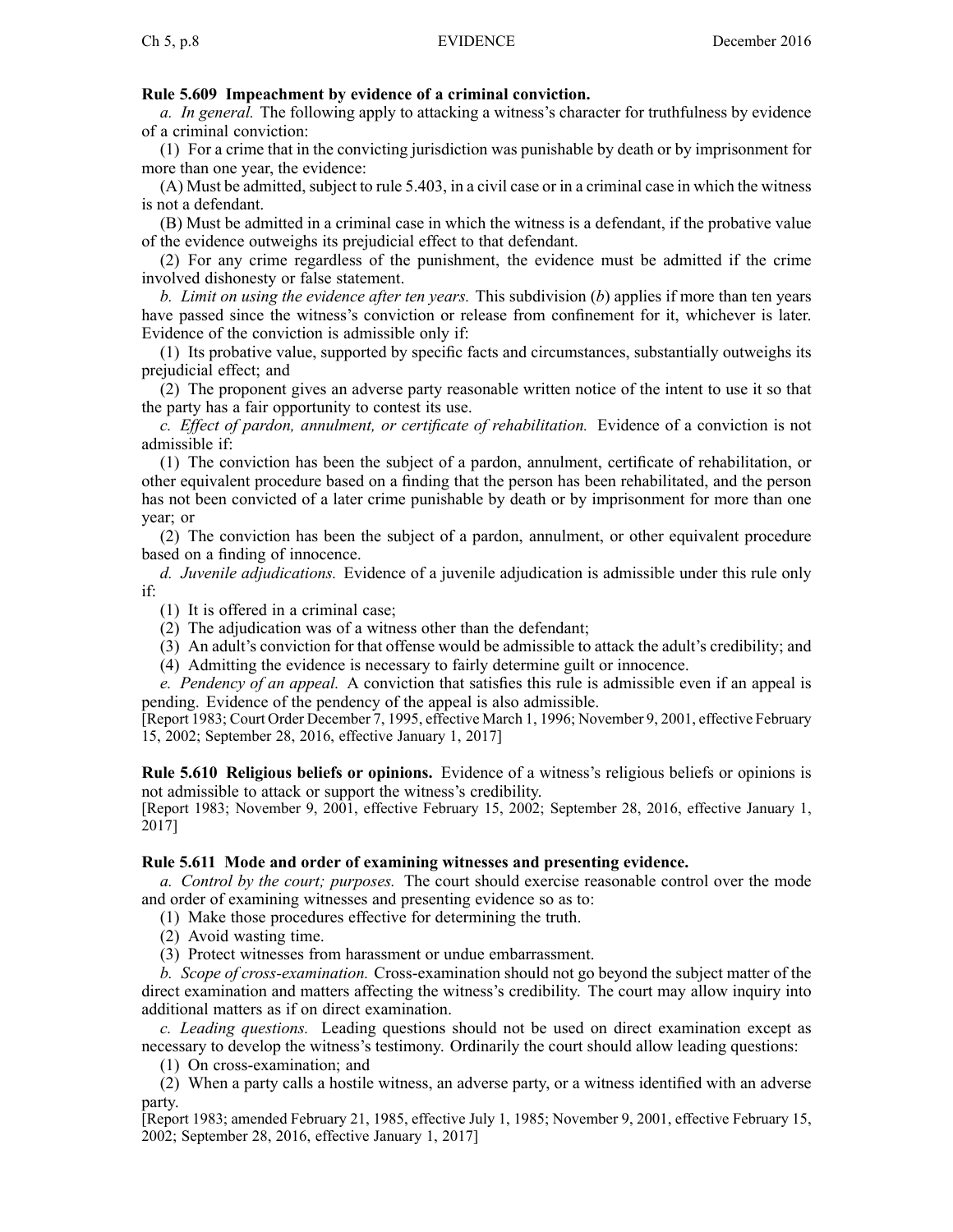### **Rule 5.612 Writing used to refresh <sup>a</sup> witness's memory.**

*a. Scope.* This rule gives an adverse party certain options when <sup>a</sup> witness uses <sup>a</sup> writing to refresh memory:

(1) While testifying; or

(2) Before testifying, if the court decides that justice requires the party to have those options.

*b. Adverse party's options; deleting unrelated matter.* Unless Iowa Rule of Criminal Procedure 2.14 provides otherwise in <sup>a</sup> criminal case, an adverse party is entitled to have the writing produced at the hearing, to inspect it, to cross-examine the witness about it, and to introduce into evidence any portion that relates to the witness's testimony. If the producing party claims that the writing contains unrelated matter, the court must examine the writing in camera, delete any unrelated portion, and order that the rest be delivered to the adverse party. Any portion deleted over objection must be preserved for the record.

*c. Failure to produce or deliver the writing.* If <sup>a</sup> writing is not produced or is not delivered as ordered, the court may issue any appropriate order. But if the prosecution does not comply in <sup>a</sup> criminal case, the court must strike the witness's testimony or—if justice so requires—declare <sup>a</sup> mistrial.

[Report 1983; November 9, 2001, effective February 15, 2002; September 28, 2016, effective January 1, 2017]

#### **Rule 5.613 Witness's prior statement.**

*a. Showing or disclosing the statement during examination.* When examining <sup>a</sup> witness about the witness's prior statement, <sup>a</sup> party need not show it or disclose its contents to the witness. But the party must, on request, show it or disclose its contents to an adverse party's attorney.

*b. Extrinsic evidence of <sup>a</sup> prior inconsistent statement.* Extrinsic evidence of <sup>a</sup> witness's prior inconsistent statement is admissible only if the witness is given an opportunity to explain or deny the statement and an adverse party is given an opportunity to examine the witness about it, or if justice so requires. This subdivision (*b*) does not apply to an opposing party's statement under rule 5.801(*d*)(2). [Report 1983; November 9, 2001, effective February 15, 2002; September 28, 2016, effective January 1, 2017]

#### **Rule 5.614 Court's calling or examining <sup>a</sup> witness.**

*a. Calling.* For good cause in exceptional cases, the court may call <sup>a</sup> witness on its own or at <sup>a</sup> party's request. Each party is entitled to cross-examine the witness.

*b. Examining.* When necessary, the court may examine <sup>a</sup> witness regardless of who calls the witness.

*c. Objections.* A party may object to the court's calling or examining <sup>a</sup> witness either at that time or at the next opportunity when the jury is not present.

[Report 1983; November 9, 2001, effective February 15, 2002; September 28, 2016, effective January 1, 2017]

**Rule 5.615 Excluding witnesses.** At <sup>a</sup> party's reques<sup>t</sup> the court may order witnesses excluded so that they cannot hear other witness's testimony. Or the court may do so on its own. But this rule does not authorize excluding:

*a.* A party who is <sup>a</sup> natural person.

*b.* An officer or employee of <sup>a</sup> party that is not <sup>a</sup> natural person, after being designated as the party's representative by its attorney.

*c.* A person whose presence a party shows to be essential to presenting the party's claim or defense.

*d.* A person authorized by statute to be present.

[Report 1983; November 9, 2001, effective February 15, 2002; April 2, 2009, effective June 1, 2009; September 28, 2016, effective January 1, 2017]

#### **Rules 5.616** to **5.700** Reserved.

#### **ARTICLE VII**

### OPINIONS AND EXPERT TESTIMONY

**Rule 5.701 Opinion testimony by lay witnesses.** If <sup>a</sup> witness is not testifying as an expert, testimony in the form of an opinion is limited to one that is: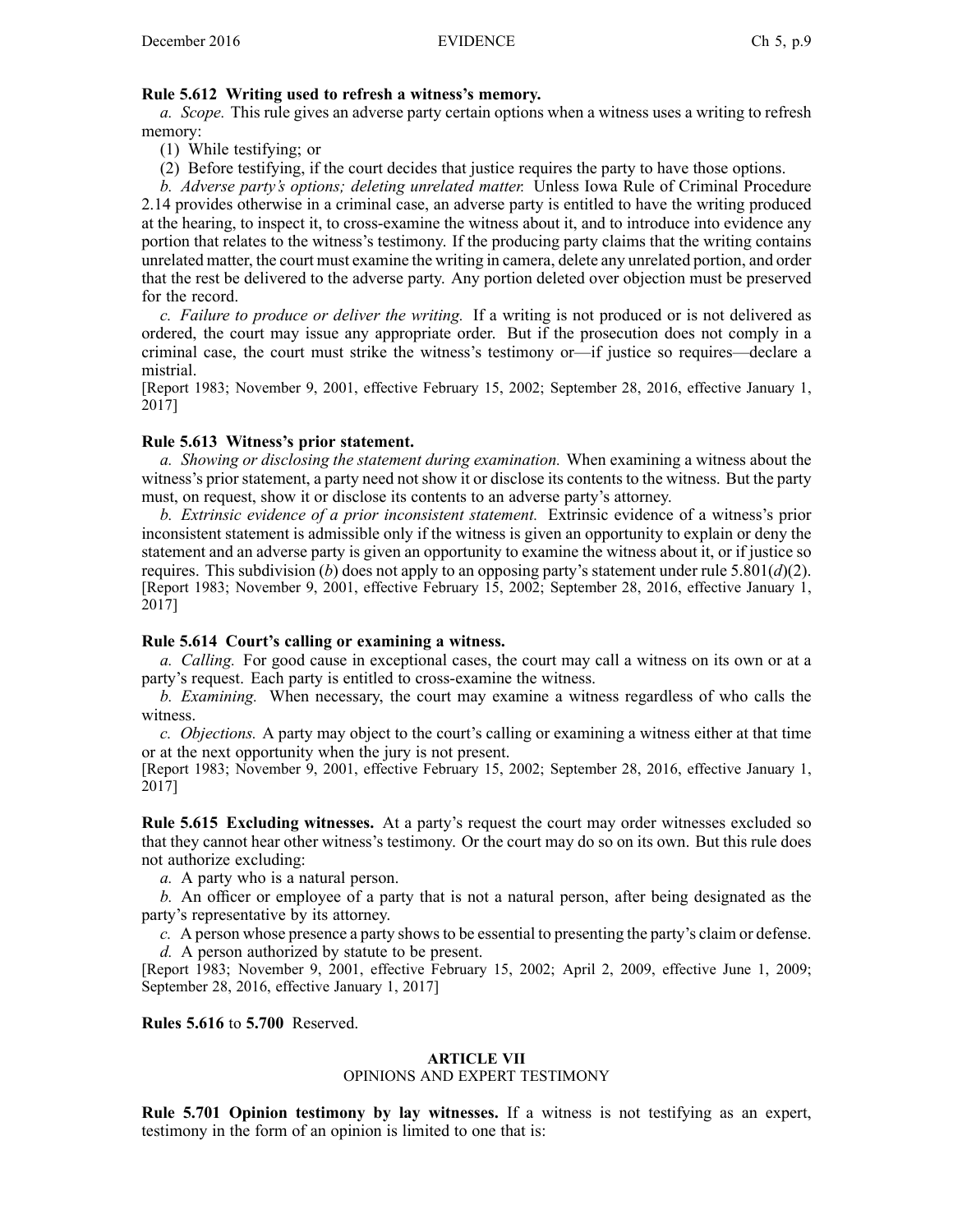- *a.* Rationally based on the witness's perception;
- *b.* Helpful to clearly understanding the witness's testimony or to determining <sup>a</sup> fact in issue; and

*c.* Not based on scientific, technical, or otherspecialized knowledge within the scope of rule 5.702. [Report 1983; November 9, 2001, effective February 15, 2002; September 28, 2016, effective January 1, 2017]

**Rule 5.702 Testimony by exper<sup>t</sup> witnesses.** A witness who is qualified as an exper<sup>t</sup> by knowledge, skill, experience, training, or education may testify in the form of an opinion or otherwise if the expert's scientific, technical, or other specialized knowledge will help the trier of fact to understand the evidence or to determine <sup>a</sup> fact in issue.

[Report 1983; November 9, 2001, effective February 15, 2002; September 28, 2016, effective January 1, 2017]

**Rule 5.703 Bases of an expert's opinion testimony.** An exper<sup>t</sup> may base an opinion on facts or data in the case that the exper<sup>t</sup> has been made aware of or personally observed. If experts in the particular field would reasonably rely on those kinds of facts or data in forming an opinion on the subject, they need not be admissible for the opinion to be admitted.

[Report 1983; November 9, 2001, effective February 15, 2002; September 28, 2016, effective January 1, 2017]

**Rule 5.704 Opinion on an ultimate issue.** An opinion is not objectionable just because it embraces an ultimate issue.

[Report 1983; November 9, 2001, effective February 15, 2002; September 28, 2016, effective January 1, 2017]

**Rule 5.705 Disclosing the facts or data underlying an expert's opinion.** Unless the court orders otherwise, an exper<sup>t</sup> may state an opinion—and give the reasons for it—without first testifying to the underlying facts or data. But the exper<sup>t</sup> may be required to disclose those facts or data on cross-examination.

[Report 1983; November 9, 2001, effective February 15, 2002; September 28, 2016, effective January 1, 2017]

### **Rule 5.706 Court-appointed expert witnesses.**

*a. Appointment process.* On <sup>a</sup> party's motion the court may order the parties to show cause why exper<sup>t</sup> witnesses should not be appointed and may ask the parties to submit nominations. The court may appoint any exper<sup>t</sup> that the parties agree on and any of its own choosing. But the court may only appoint someone who consents to act.

*b. Expert's role.* The court must inform the exper<sup>t</sup> of the expert's duties. The court may do so in writing and have <sup>a</sup> copy filed with the clerk or may do so orally at <sup>a</sup> conference in which the parties have an opportunity to participate. The expert:

- (1) Must advise the parties of any findings the exper<sup>t</sup> makes.
- (2) May be deposed by any party.
- (3) May be called to testify by the court or any party.
- (4) May be cross-examined by any party, including the party that called the expert.

*c. Compensation.* The exper<sup>t</sup> is entitled to <sup>a</sup> reasonable compensation as set by the court. Except as otherwise provided by law, the compensation must be paid by the parties in the proportion and at the time that the court directs, and the compensation is then charged like other costs.

*d. Disclosing the appointment to the jury.* The court may authorize disclosure to the jury that the court appointed the expert.

*e. Parties' choice of their own experts.* Rule 5.706 does not limit <sup>a</sup> party in calling its own experts. [Report 1983; November 9, 2001, effective February 15, 2002; September 28, 2016, effective January 1, 2017]

**Rules 5.707** to **5.800** Reserved.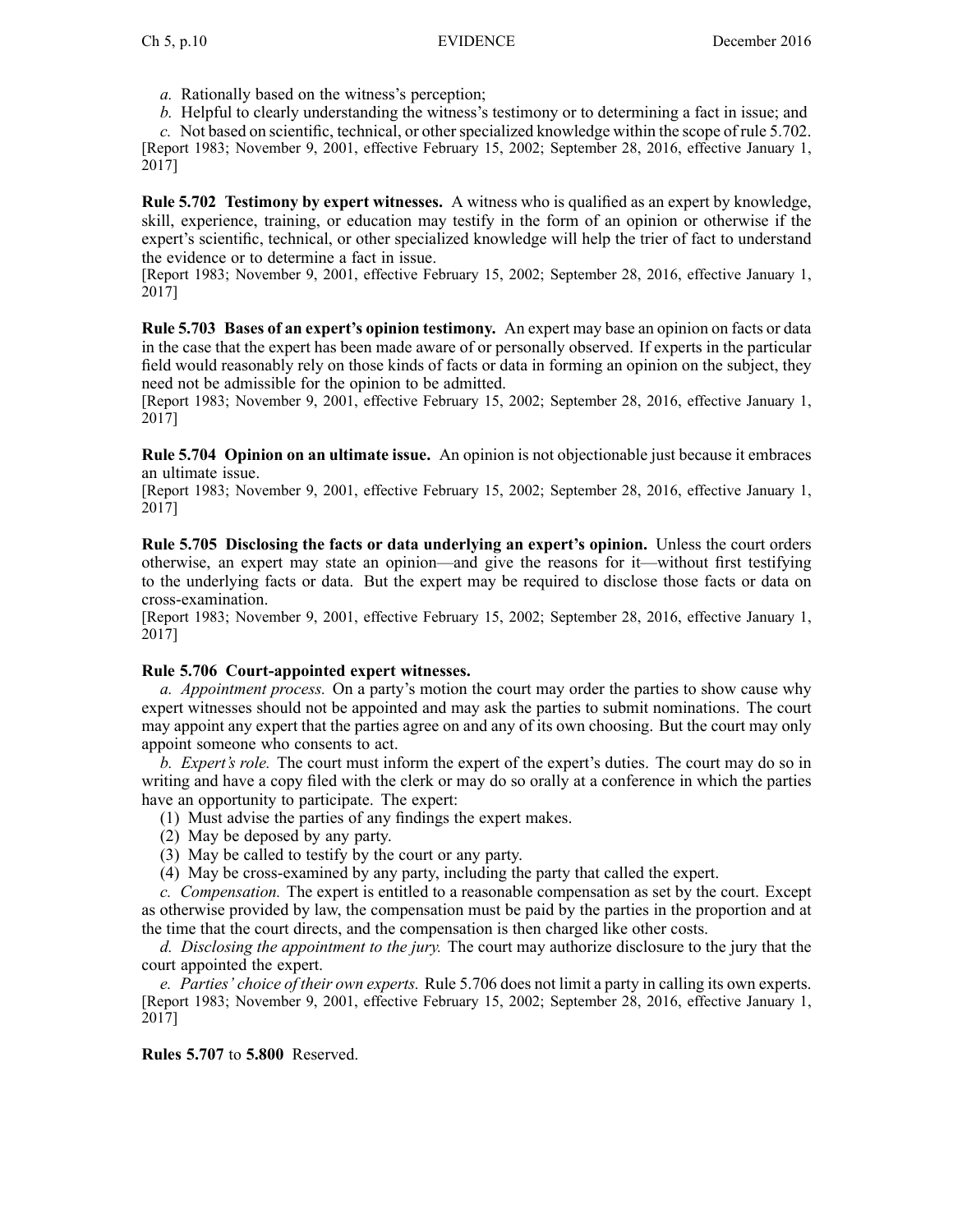#### **ARTICLE VIII HEARSAY**

### **Rule 5.801 Definitions that apply to this Article; exclusions from hearsay.**

*a. Statement.* "Statement" means <sup>a</sup> person's:

(1) Oral assertion or written assertion; or

(2) Nonverbal conduct, if intended as an assertion.

*b. Declarant.* "Declarant" means the person who made the statement.

*c. Hearsay.* "Hearsay" means <sup>a</sup> statement that:

(1) The declarant does not make while testifying at the current trial or hearing; and

(2) A party offers into evidence to prove the truth of the matter asserted in the statement.

*d. Statements that are not hearsay.* A statement that meets the following conditions is not hearsay:

(1) *A declarant-witness's prior statement.* The declarant testifies and is subject to cross-examination about <sup>a</sup> prior statement, and the statement:

(A) Is inconsistent with the declarant's testimony and was given under penalty of perjury at <sup>a</sup> trial, hearing, or other proceeding or in <sup>a</sup> deposition;

(B) Is consistent with the declarant's testimony and is offered to rebut an express or implied charge that the declarant recently fabricated it or acted from <sup>a</sup> recent improper influence or motive in so testifying; or

(C) Identifies <sup>a</sup> person as someone the declarant perceived earlier.

(2) *An opposing party's statement.* The statement is offered against an opposing party and:

(A) Was made by the party in an individual or representative capacity;

(B) Is one the party manifested that it adopted or believed to be true;

(C) Was made by <sup>a</sup> person whom the party authorized to make <sup>a</sup> statement on the subject;

(D) Was made by the party's agen<sup>t</sup> or employee on <sup>a</sup> matter within the scope of that relationship and while it existed; or

(E) Was made by the party's coconspirator during and in furtherance of the conspiracy. Prior to admission of hearsay evidence under rule  $5.801(d)(2)(E)$ , the trial court must make a preliminary finding, by <sup>a</sup> preponderance of evidence, that there was <sup>a</sup> conspiracy, that both the declarant and the party against whom the statement is offered were members of the conspiracy, and that the statements were made in the course and in furtherance of the conspiracy.

[Report 1983; November 9, 2001, effective February 15, 2002; September 28, 2016, effective January 1, 2017]

**Rule 5.802 The rule against hearsay.** Hearsay is not admissible unless any of the following provide otherwise: the Constitution of the State of Iowa; <sup>a</sup> statute; these rules of evidence; or an Iowa Supreme Court rule.

[Report 1983; November 9, 2001, effective February 15, 2002; September 28, 2016, effective January 1, 2017]

**Rule 5.803 Exceptions to the rule against hearsay—regardless of whether the declarant is available as <sup>a</sup> witness.** The following are not excluded by the rule against hearsay, regardless of whether the declarant is available as <sup>a</sup> witness:

(1) *Present sense impression.* A statement describing or explaining an event or condition, made while or immediately after the declarant perceived it.

(2) *Excited utterance.* A statement relating to <sup>a</sup> startling event or condition, made while the declarant was under the stress of excitement that it caused.

(3) *Then existing mental, emotional, or physical condition.* A statement of the declarant's then existing state of mind (such as motive, intent, or plan) or emotional, sensory, or physical condition (such as mental feeling, pain, or bodily health), but not including <sup>a</sup> statement of memory or belief to prove the fact remembered or believed unless it relates to the validity or terms of the declarant's will.

(4) *Statement made for medical diagnosis or treatment.* A statement that:

(A) Is made for—and is reasonably pertinent to—medical diagnosis or treatment; and

(B) Describes medical history, pas<sup>t</sup> or presen<sup>t</sup> symptoms or sensations, or the inception or general cause of symptoms or sensations.

(5) *Recorded recollection.* A record that:

(A) Is on <sup>a</sup> matter the witness once knew about but now cannot recall well enough to testify fully and accurately;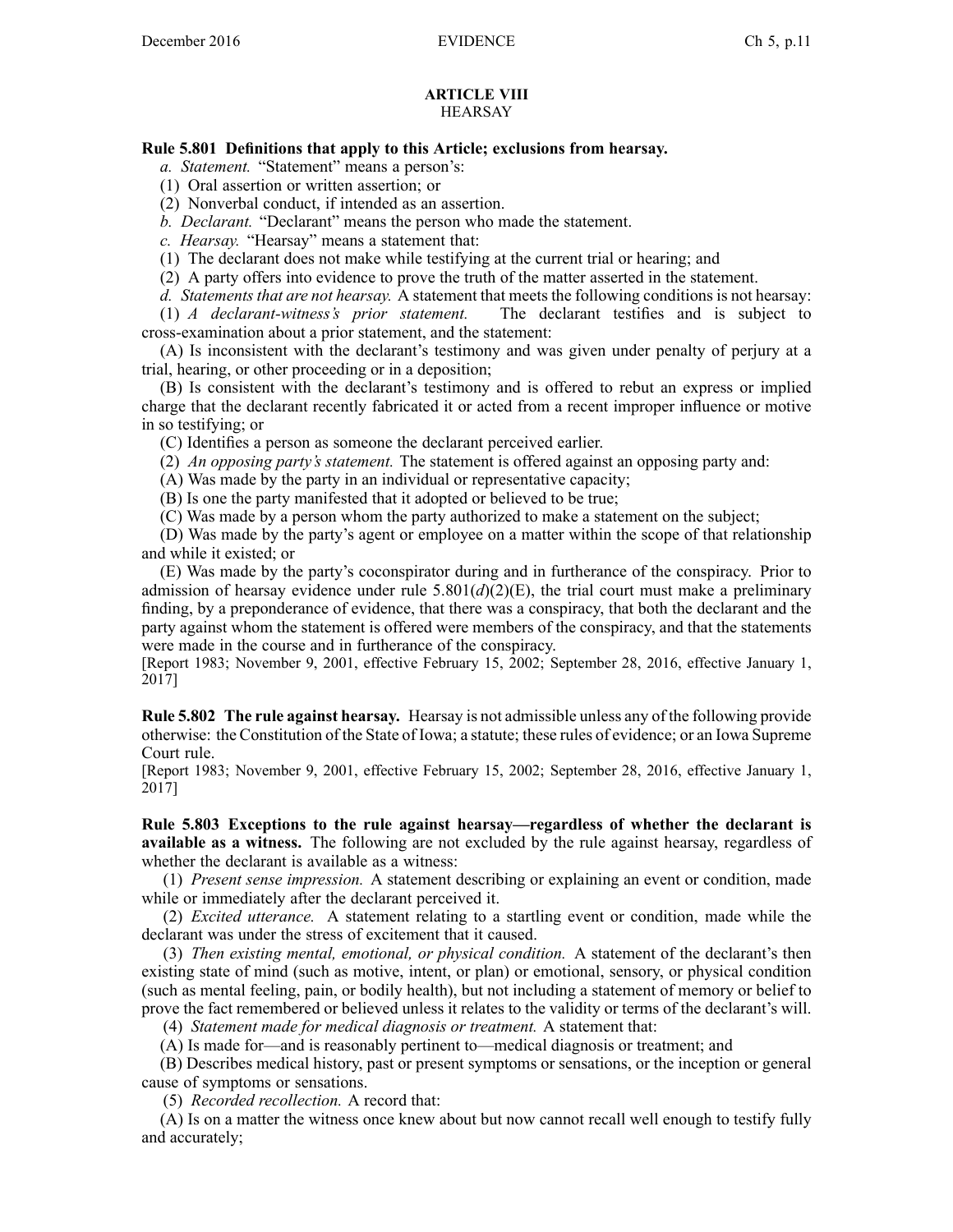(B) Was made or adopted by the witness when the matter was fresh in the witness's memory; and

(C) Accurately reflects the witness's knowledge.

If admitted, the record may be read into evidence, but it may be received as an exhibit only if offered by an adverse party.

(6) *Records of <sup>a</sup> regularly conducted activity.* A record of an act, event, condition, opinion, or diagnosis if:

(A) The record was made at or near the time by—or from information transmitted by—someone with knowledge;

(B) The record was kept in the course of <sup>a</sup> regularly conducted activity of <sup>a</sup> business, organization, occupation, or calling, whether or not for profit;

(C) Making the record was <sup>a</sup> regular practice of that activity;

(D) All these conditions are shown by the testimony of the custodian or another qualified witness, or by a certification that complies with rule  $5.902(11)$  or rule  $5.902(12)$  or with a statute permitting certification; and

(E) The opponen<sup>t</sup> does not show that the source of information or the method or circumstances of preparation indicate <sup>a</sup> lack of trustworthiness.

(7) *Absence of <sup>a</sup> record of regularly conducted activity.* Evidence that <sup>a</sup> matter is not included in <sup>a</sup> record described in rule 5.803(6) if:

(A) The evidence is admitted to prove that the matter did not occur or exist;

(B) A record was regularly kept for <sup>a</sup> matter of that kind; and

(C) The opponen<sup>t</sup> does not show that the possible source of the information or other circumstances indicate <sup>a</sup> lack of trustworthiness.

(8) *Public records.*

(A) To the extent not otherwise provided in rule 5.803(8)(B), <sup>a</sup> record or statement of <sup>a</sup> public office or agency if it sets out:

(i) Its regularly conducted and regularly recorded activities;

(ii) Matters observed while under <sup>a</sup> legal duty to report; or

(iii) Factual findings from <sup>a</sup> legally authorized investigation.

Rule 5.803(8)(A) does not apply if the opponen<sup>t</sup> shows that the source of the information or other circumstances indicate <sup>a</sup> lack of trustworthiness.

(B) The following are not within this public records exception to the hearsay rule:

(i) Investigative reports by police and other law enforcement personnel.

(ii) Investigative reports prepared by or for <sup>a</sup> government, <sup>a</sup> public office, or an agency when offered by it in <sup>a</sup> case in which it is <sup>a</sup> party.

(iii) Factual findings offered by the state or <sup>a</sup> political subdivision in criminal cases.

(iv) Factual findingsresulting from special investigation of <sup>a</sup> particular complaint, case, or incident. Rule 5.803(8)(B) does not supersede specific statutory provisions regarding the admissibility of particular public records and reports.

(9) *Public records of vital statistics.* A record of <sup>a</sup> birth, fetal death, adoption, death, marriage, divorce, dissolution, or annulment, if reported to <sup>a</sup> public office in accordance with <sup>a</sup> legal duty.

(10) *Absence of <sup>a</sup> public record.* Testimony—or <sup>a</sup> certification under rule 5.902—that <sup>a</sup> diligent search failed to disclose <sup>a</sup> public record or statement if:

(A) The testimony or certification is admitted to prove that:

(i) The record or statement does not exist; or

(ii) A matter did not occur or exist, if <sup>a</sup> public office regularly kept <sup>a</sup> record or statement for <sup>a</sup> matter of that kind, and

(B) In <sup>a</sup> criminal case, <sup>a</sup> prosecutor who intends to offer <sup>a</sup> certification provides written notice of that intent at least 14 days before trial, and the defendant does not object in writing within 7 days of receiving the notice—unless the court sets <sup>a</sup> different time for the notice or the objection.

(11) *Records of religious organizations concerning personal or family history.* A statement of birth, legitimacy, ancestry, marriage, divorce, death, relationship by blood or marriage, or similar facts of personal or family history, contained in <sup>a</sup> regularly kept record of <sup>a</sup> religious organization.

(12) *Certificates of marriage, baptism, and similar ceremonies.* A statement of fact contained in <sup>a</sup> certificate:

(A) Made by <sup>a</sup> person who is authorized by <sup>a</sup> religious organization or by law to perform the act certified;

(B) Attesting that the person performed <sup>a</sup> marriage or similar ceremony or administered <sup>a</sup>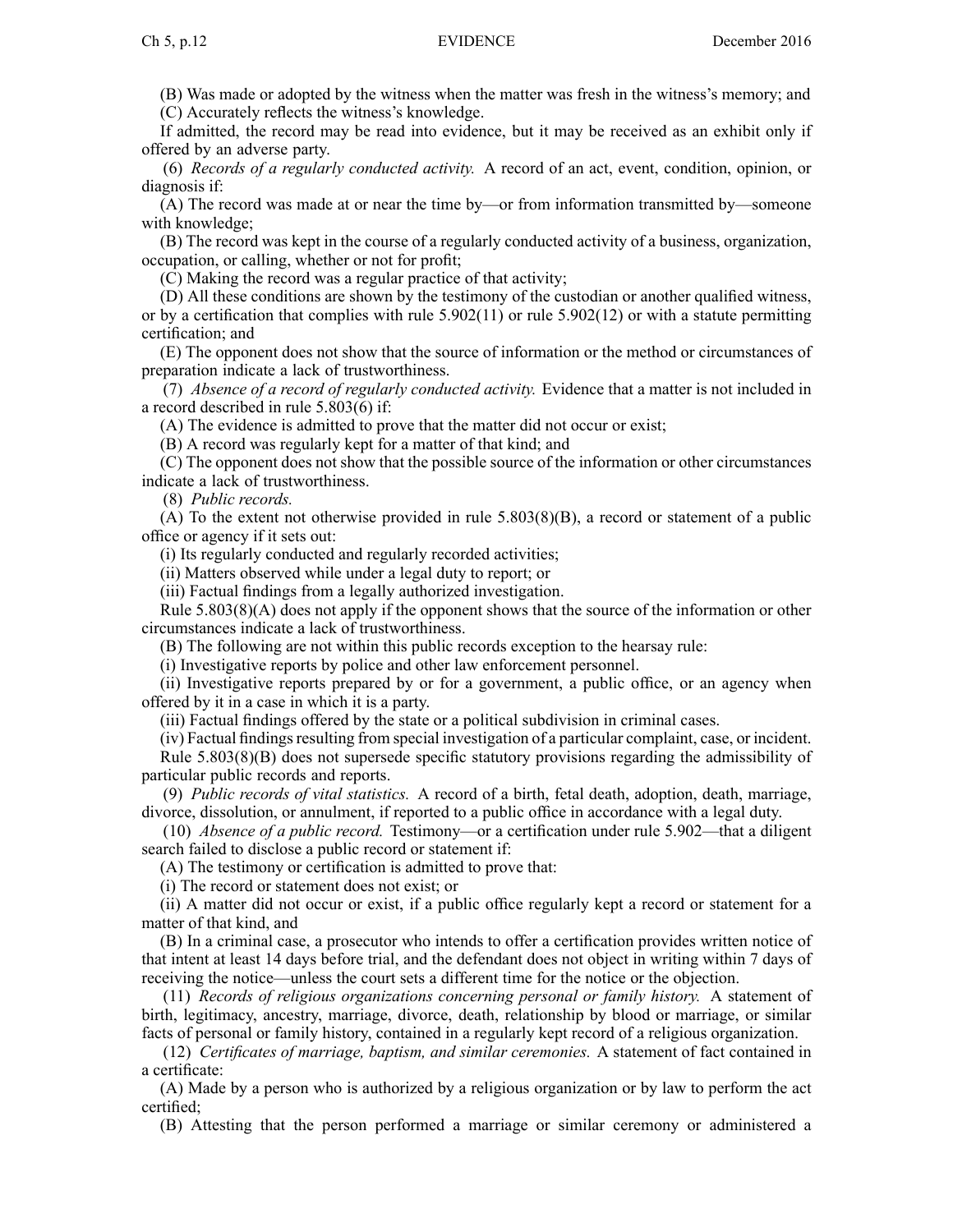sacrament; and

(C) Purporting to have been issued at the time of the act or within <sup>a</sup> reasonable time after it.

(13) *Family records.* A statement of fact about personal or family history contained in <sup>a</sup> family record, such as <sup>a</sup> Bible, genealogy, chart, engraving on <sup>a</sup> ring, inscription on <sup>a</sup> portrait, or engraving on an urn or burial marker.

(14) *Records of documents that affect an interest in property.* The record of <sup>a</sup> document that purports to establish or affect an interest in property if:

(A) The record is admitted to prove the content of the original recorded document, along with its signing and its delivery by each person who purports to have signed it;

(B) The record is kept in <sup>a</sup> public office; and

(C) A statute authorizes recording documents of that kind in that office.

(15) *Statements in documents that affect an interest in property.* A statement contained in <sup>a</sup> document that purports to establish or affect an interest in property if the matter stated was relevant to the document's purpose—unless later dealings with the property are inconsistent with the truth of the statement or the purpor<sup>t</sup> of the document.

(16) *Statements in ancient documents.* A statement in <sup>a</sup> document that is at least 30 years old and whose authenticity is established.

(17) *Market reports and similar commercial publications.* Market quotations, lists, directories, or other compilations that are generally relied on by the public or by persons in particular occupations.

(18) *Statements in learned treatises, periodicals, or pamphlets.* A statement contained in <sup>a</sup> treatise, periodical, or pamphlet if:

(A) The statement is called to the attention of an exper<sup>t</sup> witness upon cross-examination or relied on by the exper<sup>t</sup> on direct examination; and

(B) The publication is established as <sup>a</sup> reliable authority by the expert's admission or testimony, by another expert's testimony, or by judicial notice.

If admitted, the statement may be read into evidence but not received as an exhibit.

(19) *Reputation concerning personal or family history.* A reputation among <sup>a</sup> person's family by blood, adoption, or marriage—or among <sup>a</sup> person's associates or in the community—concerning the person's birth, adoption, legitimacy, ancestry, marriage, divorce, death, relationship by blood, adoption, or marriage, or similar facts of personal or family history.

(20) *Reputation concerning boundaries or general history.* A reputation in <sup>a</sup> community—arising before the controversy—concerning boundaries of land in the community or customs that affect the land, or concerning general historical events important to that community, state, or nation.

(21) *Reputation concerning character.* A reputation among <sup>a</sup> person's associates or in the community concerning the person's character.

(22) *Judgment of <sup>a</sup> previous conviction.* Evidence of <sup>a</sup> final judgment of conviction if:

(A) The judgment was entered after <sup>a</sup> trial or guilty plea, but not <sup>a</sup> nolo contendere plea;

(B) The conviction was for <sup>a</sup> crime punishable by death or by imprisonment for more than <sup>a</sup> year; (C) The evidence is admitted to prove any fact essential to the judgment; and

(D) When offered by the prosecutor in <sup>a</sup> criminal case for <sup>a</sup> purpose other than impeachment, the judgment was against the defendant.

The pendency of an appeal of <sup>a</sup> previous conviction may be shown but does not affect admissibility. (23) *Judgments involving personal, family, or general history, or <sup>a</sup> boundary.* A judgment that is admitted to prove <sup>a</sup> matter of personal, family, or general history, or boundaries, if the matter:

(A) Was essential to the judgment; and

(B) Could be proved by evidence of reputation.

(24) [Transferred to rule 5.807.]

[Report 1983; amended February 21, 1985, effective July 1, 1985; November 9, 2001, effective February 15, 2002; March 25, 2009, effective May 25, 2009; April 2, 2009, effective June 1, 2009; September 28, 2016, effective January 1, 2017]

#### **Rule 5.804 Exceptions to the rule against hearsay—when the declarant is unavailable as <sup>a</sup> witness.**

*a. Criteria for being unavailable.* A declarant is considered to be unavailable as <sup>a</sup> witness if the declarant:

(1) Is exempted from testifying about the subject matter of the declarant's statement because the court rules that <sup>a</sup> privilege applies;

(2) Refuses to testify about the subject matter despite <sup>a</sup> court order to do so;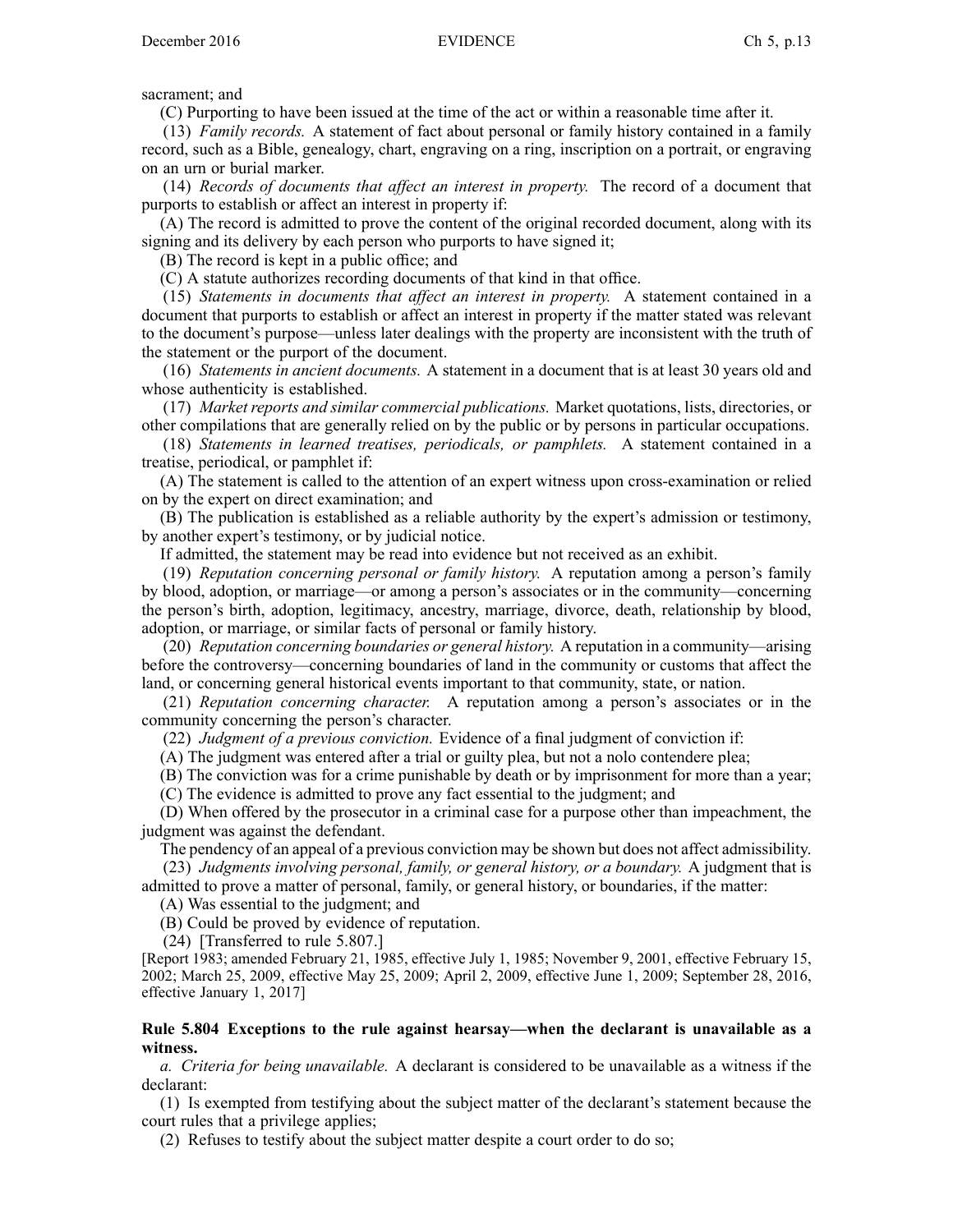(3) Testifies to not remembering the subject matter;

(4) Cannot be presen<sup>t</sup> or testify at the trial or hearing because of death or <sup>a</sup> then-existing infirmity, physical illness, or mental illness; or

(5) Is absent from the trial or hearing and the statement's proponen<sup>t</sup> has not been able, by process or other reasonable means, to procure the declarant's attendance.

But rule  $5.804(a)$  does not apply if the statement's proponent procured or wrongfully caused the declarant's unavailability as <sup>a</sup> witness in order to preven<sup>t</sup> the declarant from attending or testifying.

*b. The exceptions.* The following are not excluded by the rule against hearsay if the declarant is unavailable as <sup>a</sup> witness:

(1) *Former testimony.* Testimony that:

(A) Was given as <sup>a</sup> witness at <sup>a</sup> trial, hearing, or lawful deposition, whether given during the current proceeding or <sup>a</sup> different one; and

(B) Is now offered against <sup>a</sup> party who had—or, in <sup>a</sup> civil case, whose predecessor in interest had—an opportunity and similar motive to develop it by direct, cross-, or redirect examination.

(2) *Statement under the belief of imminent death.* A statement that the declarant, while believing the declarant's death to be imminent, made about its cause or circumstances.

(3) *Statement against interest.* A statement that:

(A) A reasonable person in the declarant's position would have made only if the person believed it to be true because, when made, it was so contrary to the declarant's proprietary or pecuniary interest or had so grea<sup>t</sup> <sup>a</sup> tendency to invalidate the declarant's claim against someone else or to expose the declarant to civil or criminal liability; and

(B) Is supported by corroborating circumstances that clearly indicate its trustworthiness, if it is offered in <sup>a</sup> criminal case as one that tends to expose the declarant to criminal liability and is offered to exculpate the defendant.

(4) *Statement of personal or family history.* A statement about:

(A) The declarant's own birth, adoption, legitimacy, ancestry, marriage, divorce, relationship by blood, adoption, or marriage, or similar facts of personal or family history, even though the declarant had no way of acquiring personal knowledge about that fact; or

(B) Another person concerning any of these facts, as well as death, if the declarant was related to the person by blood, adoption, or marriage, or was so intimately associated with the person's family that the declarant's information is likely to be accurate.

(5) [Transferred to rule 5.807.]

(6) *Statement offered against <sup>a</sup> party that wrongfully caused the declarant's unavailability.* A statement offered against <sup>a</sup> party that wrongfully caused—or acquiesced in wrongfully causing—the declarant's unavailability as <sup>a</sup> witness, and did so intending that result.

[Report 1983; November 9, 2001, effective February 15, 2002; April 2, 2009, effective June 1, 2009; September 28, 2016, effective January 1, 2017]

**Rule 5.805 Hearsay within hearsay.** Hearsay within hearsay is not excluded by the rule against hearsay if each par<sup>t</sup> of the combined statements conforms with an exception to the rule.

[Report 1983; November 9, 2001, effective February 15, 2002; September 28, 2016, effective January 1, 2017]

**Rule 5.806 Attacking and supporting the declarant's credibility.** When <sup>a</sup> hearsay statement—or a statement described in rule  $5.801(d)(2)(C)$ , (D), or (E)—has been admitted into evidence, the declarant's credibility may be attacked, and then supported, by any evidence that would be admissible for those purposes if the declarant had testified as <sup>a</sup> witness. The court may admit evidence of the declarant's inconsistent statement or conduct, regardless of when it occurred or whether the declarant had an opportunity to explain or deny it. If the party against whom the statement was admitted calls the declarant as <sup>a</sup> witness, the party may examine the declarant on the statement as if on cross-examination.

[Report 1983; November 9, 2001, effective February 15, 2002; September 28, 2016, effective January 1, 2017]

### **Rule 5.807 Residual exception.**

*a. In general.* Under the following circumstances, <sup>a</sup> hearsay statement is not excluded by the rule against hearsay even if the statement is not specifically covered by <sup>a</sup> hearsay exception in rule 5.803 or 5.804: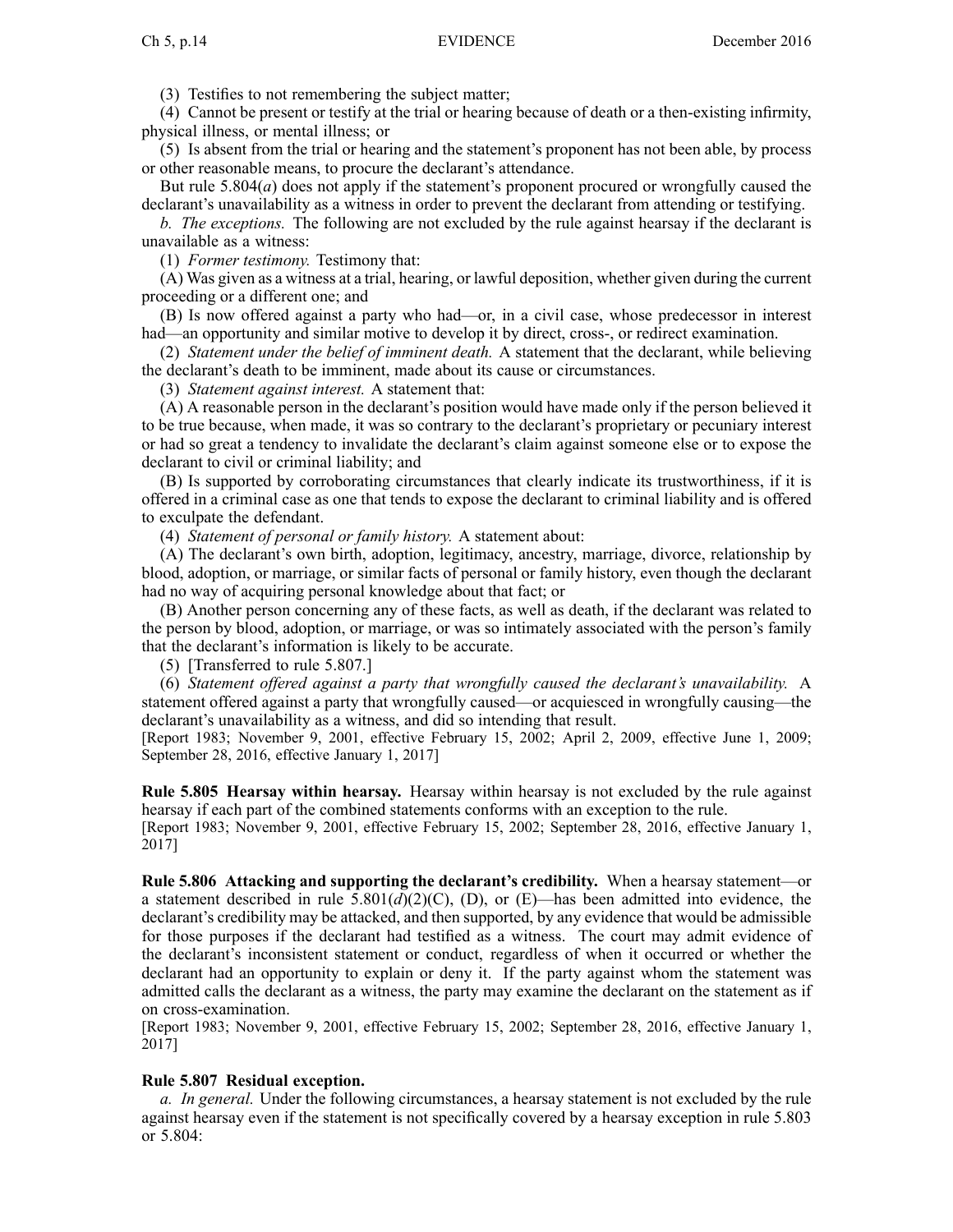(1) The statement has equivalent circumstantial guarantees of trustworthiness;

(2) It is offered as evidence of <sup>a</sup> material fact;

(3) It is more probative on the point for which it is offered than any other evidence that the proponen<sup>t</sup> can obtain through reasonable efforts; and

(4) Admitting it will best serve the purposes of these rules and the interests of justice.

*b. Notice.* The statement is admissible only if, before the trial or hearing, the proponen<sup>t</sup> gives an adverse party reasonable notice of the intent to offer the statement and its particulars, including the declarant's name and address, so that the party has <sup>a</sup> fair opportunity to meet it.

[Report April 2, 2009, effective June 1, 2009; September 28, 2016, effective January 1, 2017]

### **Rules 5.808** to **5.900** Reserved.

### **ARTICLE IX**

### AUTHENTICATION AND IDENTIFICATION

### **Rule 5.901 Authenticating or identifying evidence.**

*a. In general.* To satisfy the requirement of authenticating or identifying an item of evidence, the proponen<sup>t</sup> must produce evidence sufficient to suppor<sup>t</sup> <sup>a</sup> finding that the item is what the proponen<sup>t</sup> claims it is.

*b. Examples.* The following are examples only—not <sup>a</sup> complete list—of evidence that satisfies the requirement:

(1) *Testimony of witness with knowledge.* Testimony that an item is what it is claimed to be.

(2) *Nonexpert opinion about handwriting.* A nonexpert's opinion that handwriting is genuine, based on <sup>a</sup> familiarity with it that was not acquired for the current litigation.

(3) *Comparison by an exper<sup>t</sup> witness or the trier of fact.* A comparison with an authenticated specimen by an exper<sup>t</sup> witness or the trier of fact.

(4) *Distinctive characteristics and the like.* The appearance, contents, substance, internal patterns, or other distinctive characteristics of the item, taken together with all the circumstances.

(5) *Opinion about <sup>a</sup> voice.* An opinion identifying <sup>a</sup> person's voice—whether heard firsthand or through mechanical or electronic transmission or recording—based on hearing the voice at any time under circumstances that connect it with the alleged speaker.

(6) *Evidence about <sup>a</sup> telephone conversation.* For <sup>a</sup> telephone conversation, evidence that <sup>a</sup> call was made to the number assigned at the time to:

(A) A particular person, if circumstances, including self-identification, show that the person answering was the one called; or

(B) A particular business, if the call was made to <sup>a</sup> business and the call related to business reasonably transacted over the telephone.

(7) *Evidence about public records.* Evidence that:

(A) A document was recorded or filed in <sup>a</sup> public office as authorized by law; or

(B) A purported public record or statement is from the office where items of this kind are kept.

(8) *Evidence about ancient documents or data compilations.* For <sup>a</sup> document or data compilation, evidence that it:

(A) Is in <sup>a</sup> condition that creates no suspicion about its authenticity;

(B) Was in <sup>a</sup> place where, if authentic, it would likely be; and

(C) Is at least 30 years old when offered.

(9) *Evidence about <sup>a</sup> process or system.* Evidence describing <sup>a</sup> process or system and showing that it produces an accurate result.

(10) *Methods provided by <sup>a</sup> statute orrule.* Any method of authentication or identification allowed by <sup>a</sup> statute or Iowa Supreme Court rule.

[Report 1983; November 9, 2001, effective February 15, 2002; September 28, 2016, effective January 1, 2017]

**Rule 5.902 Evidence that is self-authenticating.** The following items of evidence are self-authenticating; they require no extrinsic evidence of authenticity to be admitted:

(1) *Domestic public documents that are sealed and signed.* A document that bears:

(A) A seal purporting to be that of the United States; any state, district, commonwealth, territory, or insular possession of the United States; the former Panama Canal Zone; the Trust Territory of the Pacific Islands; <sup>a</sup> political subdivision of any of these entities; or <sup>a</sup> department, agency, or officer of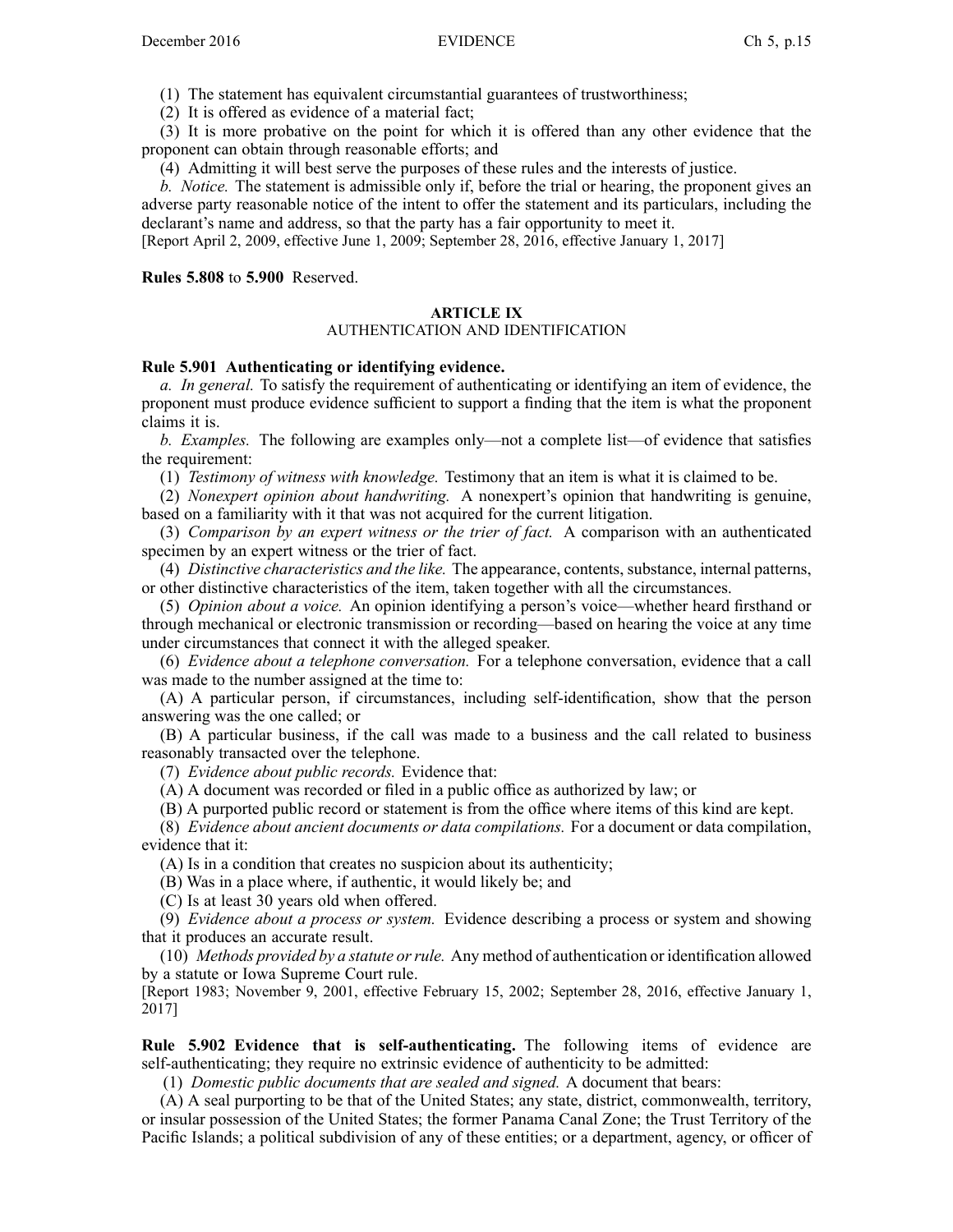any entity named above; and

(B) A signature purporting to be an execution or attestation.

(2) *Domestic public documents that are not sealed but are signed and certified.* A document that bears no seal if:

(A) It bears the signature of an officer or employee of an entity named in rule  $5.902(1)(A)$ ; and

(B) Another public officer who has <sup>a</sup> seal and official duties within that same entity certifies under seal—or its equivalent—that the signer has the official capacity and that the signature is genuine.

(3) *Foreign public documents.* A document that purports to be signed or attested by <sup>a</sup> person who is authorized by <sup>a</sup> foreign country's law to do so. The document must be accompanied by <sup>a</sup> final certification that certifies the genuineness of the signature and official position of the signer or attestor—or of any foreign official whose certificate of genuineness relates to the signature or attestation or is in <sup>a</sup> chain of certificates of genuineness relating to the signature or attestation. The certification may be made by <sup>a</sup> secretary of <sup>a</sup> United States embassy or legation; by <sup>a</sup> consul general, vice consul, or consular agen<sup>t</sup> of the United States; or by <sup>a</sup> diplomatic or consular official of the foreign country assigned or accredited to the United States. If all parties have been given <sup>a</sup> reasonable opportunity to investigate the document's authenticity and accuracy, the court may, for good cause, either:

(A) Order that it be treated as presumptively authentic without final certification; or

(B) Allow it to be evidenced by an attested summary with or without final certification.

(4) *Certified copies of public records.* A copy of an official record—or <sup>a</sup> copy of <sup>a</sup> document that was recorded or filed in a public office as authorized by law—if the copy is certified as correct by:

(A) The custodian or another person authorized to make the certification; or

(B) A certificate that complies with rule 5.902(1), (2), or (3), <sup>a</sup> federal, state, or territorial statute, United States Supreme Court rule, or Iowa Supreme Court rule.

(5) *Official publications.* A book, pamphlet, or other publication purporting to be issued by public authority.

(6) *Newspapers and periodicals.* Printed materials purporting to be <sup>a</sup> newspaper or periodical.

(7) *Trade inscriptions and the like.* An inscription, sign, tag, or label purporting to have been affixed in the course of business and indicating origin, ownership, or control.

(8) *Acknowledged documents.* A document accompanied by <sup>a</sup> certificate of acknowledgement that is lawfully executed by <sup>a</sup> notary public or another officer who is authorized to take acknowledgements.

(9) *Commercial paper and related documents.* Commercial paper, <sup>a</sup> signature on it, and related documents, to the extent allowed by general commercial law.

(10) *Presumptions under <sup>a</sup> federal statute or <sup>a</sup> statute of Iowa or any other state or territory of the United States.* A signature, document, or anything else that <sup>a</sup> federal statute or <sup>a</sup> statute of Iowa or any other state or territory of the United States declares to be presumptively or prima facie genuine or authentic.

(11) *Certified domestic records of <sup>a</sup> regularly conducted activity.* The original or <sup>a</sup> copy of <sup>a</sup> domestic record that meets the requirements of rule 5.803(6)(A) to (C) as shown by <sup>a</sup> certification of the custodian or another qualified person that complies with <sup>a</sup> federal statute, <sup>a</sup> rule prescribed by the United States Supreme Court, <sup>a</sup> statute of Iowa or any other state or territory of the United States, or other Iowa Supreme Court rule. Before the trial or hearing, the proponen<sup>t</sup> must give an adverse party reasonable written notice of the intent to offer the record—and must make the record and certification available for inspection—so that the party has <sup>a</sup> fair opportunity to challenge them.

(12) *Certified foreign records of <sup>a</sup> regularly conducted activity.* In <sup>a</sup> civil case, the original or <sup>a</sup> copy of <sup>a</sup> foreign record that meets the requirements of rule 5.902(11), modified as follows: the certification, rather than complying with <sup>a</sup> federal statute or <sup>a</sup> United States Supreme Court rule or <sup>a</sup> statute of Iowa or any other state or territory of the United States or other Iowa Supreme Court rule, must be signed in <sup>a</sup> manner that, if falsely made, would subject the maker to <sup>a</sup> criminal penalty in the country where the certification is signed. The proponen<sup>t</sup> must also meet the notice requirements of rule 5.902(11).

[Report 1983; November 9, 2001, effective February 15, 2002; March 25, 2009, effective May 25, 2009; September 28, 2016, effective January 1, 2017]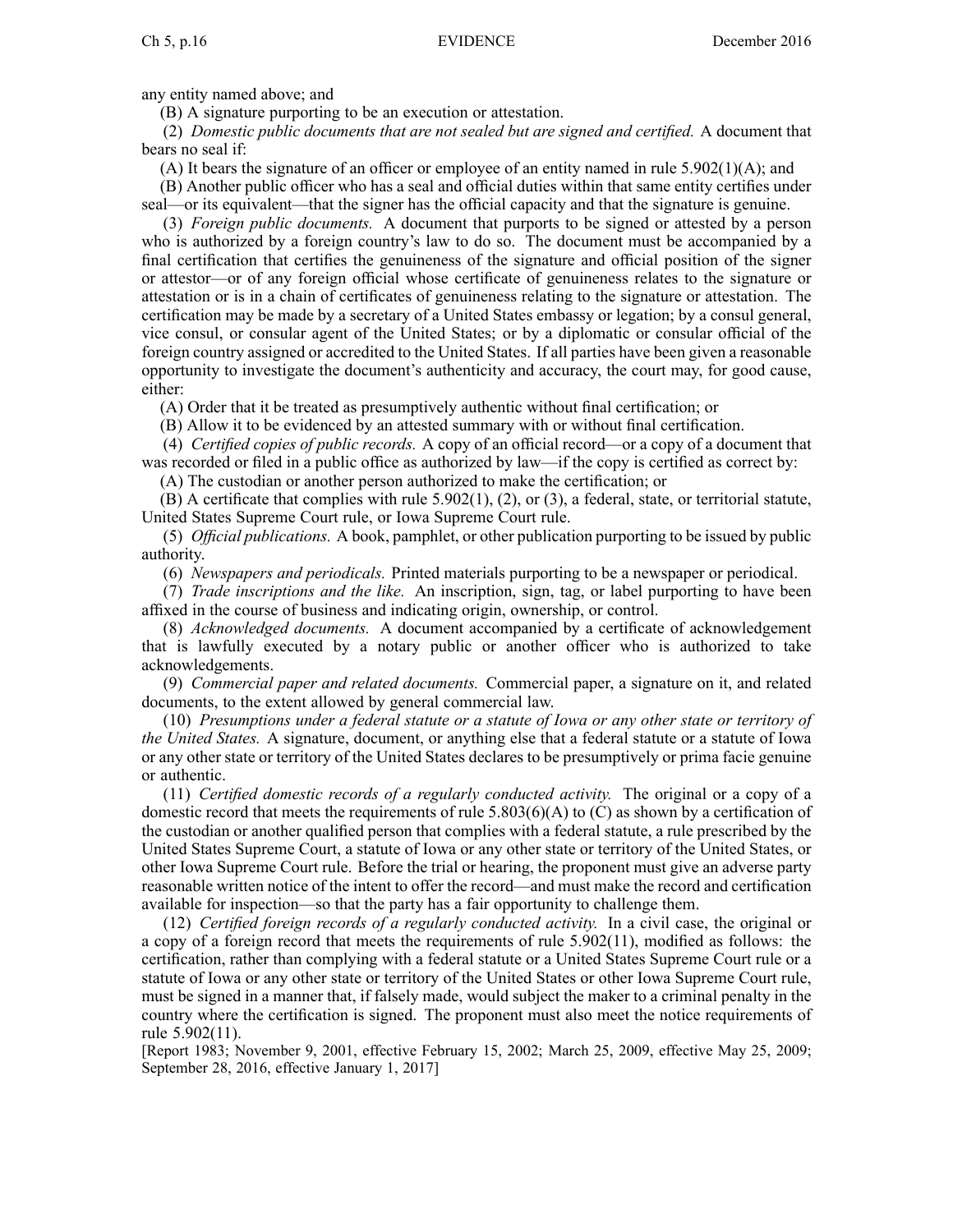**Rule 5.903 Subscribing witness's testimony.** A subscribing witness's testimony is necessary to authenticate <sup>a</sup> writing only if required by the law of the jurisdiction that governs its validity. This rule does not affect the admission of <sup>a</sup> foreign will into probate in this state.

[Report 1983; November 9, 2001, effective February 15, 2002; September 28, 2016, effective January 1, 2017]

### **Rules 5.904** to **5.1000** Reserved.

#### **ARTICLE X**

### CONTENTS OF WRITINGS, RECORDINGS, AND PHOTOGRAPHS

#### **Rule 5.1001 Definitions that apply to this article.** In this article:

*a.* A "writing" consists of letters, words, numbers, or their equivalent set down in any form.

*b.* A "recording" consists of letters, words, numbers, or their equivalent recorded in any manner.

*c.* A "photograph" means <sup>a</sup> photographic image or its equivalent stored in any form.

*d.* An "original" of <sup>a</sup> writing or recording means the writing or recording itself or any counterpart intended to have the same effect by the person who executed or issued it. For electronically stored information, "original" means any printout—or other output readable by sight—if it accurately reflects the information. An "original" of <sup>a</sup> photograph includes the negative or <sup>a</sup> print from it.

*e..* A "duplicate" means <sup>a</sup> counterpart produced by <sup>a</sup> mechanical, photographic, chemical, electronic, or other equivalent process or technique that accurately reproduces the original. [Report 1983; November 9, 2001, effective February 15, 2002; September 28, 2016, effective January 1,

2017]

**Rule 5.1002 Requirement of the original.** An original writing, recording, or photograph isrequired to prove its content, unless these rules or <sup>a</sup> statute provides otherwise.

[Report 1983; November 9, 2001, effective February 15, 2002; September 28, 2016, effective January 1, 2017]

**Rule 5.1003 Admissibility of duplicates.** A duplicate is admissible to the same extent asthe original unless <sup>a</sup> genuine question israised about the original's authenticity or the circumstances make it unfair to admit the duplicate.

[Report 1983; November 9, 2001, effective February 15, 2002; September 28, 2016, effective January 1, 2017]

**Rule 5.1004 Admissibility of other evidence of content.** An original is not required and other evidence of the content of <sup>a</sup> writing, recording, or photograph is admissible if:

*a.* All the originals are lost or destroyed, and not be the proponen<sup>t</sup> acting in bad faith;

*b.* An original cannot be obtained by any available judicial process;

*c.* The party against whom the original would be offered had control of the original; was at that time pu<sup>t</sup> on notice, by pleadings or otherwise, that the original would be <sup>a</sup> subject of proof at the trial or hearing; and fails to produce it at the trial or hearing; or

*d.* The writing, recording, or photograph is not closely related to <sup>a</sup> controlling issue.

[Report 1983; November 9, 2001, effective February 15, 2002; September 28, 2016, effective January 1, 2017]

#### **Rule 5.1005 Copies of public records to prove content.**

*a. Using <sup>a</sup> copy to prove content.* The proponen<sup>t</sup> may use <sup>a</sup> copy to prove the content of an official record—or of <sup>a</sup> document that was recorded or filed in <sup>a</sup> public office as authorized by law—if these conditions are met:

(1) The record or document is otherwise admissible.

(2) The copy is certified as correct in accordance with rule 5.902(4) or <sup>a</sup> witness who has compared it with the original testifies the copy is correct.

*b. Using other evidence to prove content.* If no such copy can be obtained by reasonable diligence, then the proponen<sup>t</sup> may use other evidence to prove the content.

[Report 1983; November 9, 2001, effective February 15, 2002; September 28, 2016, effective January 1, 2017]